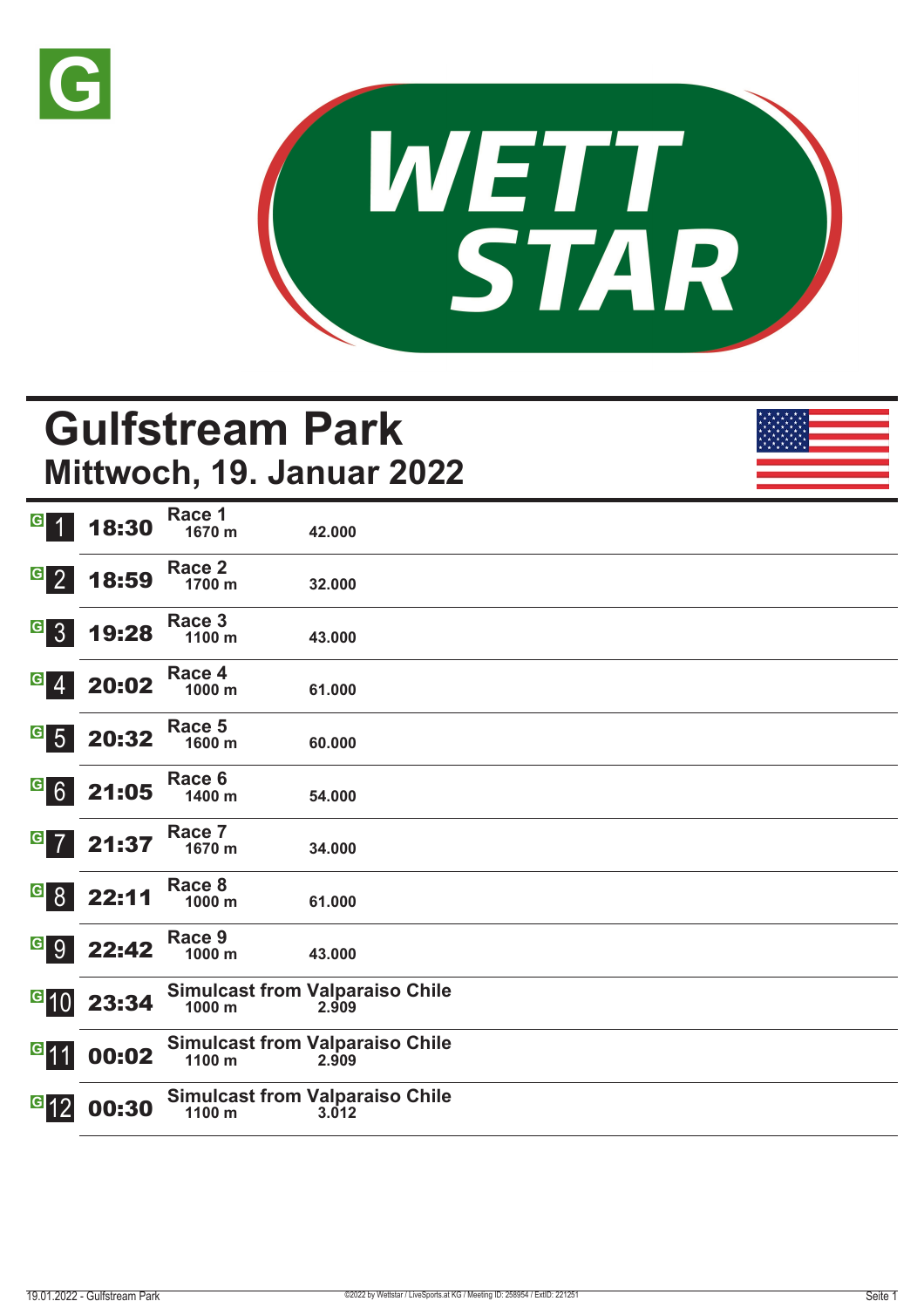| Adios                    | 10 | Cugarat                  | 10 | High Fair        |    | Majestic d'Oro     |    | Royal Engagement        | 4  |
|--------------------------|----|--------------------------|----|------------------|----|--------------------|----|-------------------------|----|
| Adolf                    | 12 | <b>Current Situation</b> |    | Honor That       |    | Mami Kina          | 10 | Ruby Luck               | 10 |
| Afikoman                 |    | Devilly                  |    | Hope In Him      |    | Mandorla           |    | San Simeon              | 10 |
| Always A Party           |    | Doce Pasos               | 12 | l Gen-           |    | Midnight Bella     |    | Shanghai Express        | 10 |
| Amage                    |    | Doctor Nash              |    | Ines's Hats      |    | Mogalu             |    | <b>Shawnee Princess</b> |    |
| Angelus Diamond          |    | Don Celindo              |    | Isadorable Aida  |    | My Philly Twirl    |    | Shootlikeagirl          |    |
| Ascending Moon           |    | Duero                    | 12 | Jarra De Vino    |    | Nebak              | 10 | Sorprendeme             |    |
| Audemars                 | 12 | El Pecado                |    | Jazla            |    | No Drama           |    | Soul Of An Angel        |    |
| Baby's Dialed In         |    | Endiosada                | 11 | Jose Mario       | 12 | Odramark           |    | Starship Nana           |    |
| <b>Bali Del Sol</b>      |    | Es Tremenda              | 10 | K. C. Chief      |    | On A Tour          |    | Sun Viking              |    |
| Barone Cesco             |    | Evelyn                   |    | Kankura Flers    | 12 | Papa's Little Girl | 6  | Sunday Suzanne          |    |
| Bayou Belle              |    | Fast Court               |    | La Indudable     | 11 | Par De Piros       | 10 | Tam Tam                 |    |
| <b>Bullet On Tap</b>     |    | <b>Fifth Anniversary</b> | 4  | Lady Puchi       | 5  | Perfect Provision  |    | Tanq                    |    |
| Cala Rossa               | 10 | Fingerbar                |    | Laurita Mia      |    | Peter D            |    | Testimonial             |    |
| California Frolic        |    | <b>Flying Black</b>      |    | Lemon Red        |    | Pharoah's Song     |    | Time To Drink           | 12 |
| California Spring        | 10 | Fredericia               |    | Li Li Bear       |    | Playera            |    | Tirrenico               | 12 |
| Call Me Penny            | 9  | Gate Closure             |    | Lookinlikeaqueen |    | Pure Speight       |    | Tito El Grande          |    |
| Caribean Passion         | 12 | Gol De Lejos             | 10 | Lost My Sock     |    | R Girl's Werth It  |    | Tiz Enough              |    |
| <b>Celestial Cheetah</b> | 6  | Golden Effect            | 5  | Lucci            |    | Race Day Speed     | 6  | Tiz Possible Dear       |    |
| Classicstateofmind       | 8  | Gran Romano              | 10 | Lukaku           | 12 | Redjack            |    | Tops The Chart          |    |
| Corbata Corta            | 11 | Hagale Pues              | 12 | Magnolia Road    | 5  | Rey Palmeno        | 12 | Ultima Copa             |    |
| Crown Of Honor           |    | Hermano Fiel             | 10 | Majestic Chrome  | 12 | Rigby              |    | <b>Ultimo Romance</b>   |    |
|                          |    |                          |    |                  |    |                    |    |                         |    |

### **WANN STARTET IHR JOCKEY / FAHRER...**

| Angel S. Arroyo<br><b>Chantal Sutherland</b><br>Emisael Jaramillo<br><b>Franklin Calles</b><br>Gustavo Aros<br>Ivan Nicolas Vargas Rodrigue 10<br>Jesus M. Rios<br>Jose E. Morelos<br>Junior Alvarado<br>Luca Panici<br>Luis Saez<br>Maximiliano Jose Salinas<br>Nicolas Alejandro Ramirez M<br>Patricio Hernan Galaz<br>Shaun Bridgmohan<br>Wilson Esteban Vargas | 6,8<br>5,6,7<br>1,3,8,9<br>10.11<br>5.7<br>1,4,5,6,7,9<br>3.5<br>1,2,3,4,5,6,7,8,9<br>11.12<br>11.12 | Benjamin Alonso Sancho Esc 10,11,12<br>Claudio Sebastian Poblete Br 10.12<br>Emma-Jayne Wilson<br>Gerald Andres Rodriguez Sep 10,12<br>Ignacio Isaias Valdivia<br>Jaime Fabian Medina<br>Joel Ismael Albornoz<br>Jose Matias Eyzaguirre<br>Leonel Reyes<br>Luis Eugenio Azocar<br>Marcos Meneses<br>Miquel Angel Fuentes Salas<br>Nicolas Molina<br>Rafael Manuel Hernandez<br>Simond Andres Gonzalez Hid | 10.12<br>10.11.12<br>10.12<br>11<br>1,5<br>1,5<br>10<br>10.12<br>1.2.4.8.9<br>10.12 | Carlos Alejandro Ortega Tapi<br>Corey J. Lanerie<br>Felipe Alberto Henriquez Hen<br>Guillermo Antonio Perez<br>Israel Robinson Villagran<br>Javier Castellano<br>Jorge Eduardo Zuniga Diaz<br>Julien R. Leparoux<br>Lesly Carolina Gonzalez<br>Luis Felipe Rodriquez Pinero<br>Mario Fuentes<br>Miquel Angel Vasquez<br>Paco Lopez<br>Rodrigo Antonio Vergara Oya<br><b>Tyler Gaffalione</b> | 11.12<br>2,3,4<br>12<br>11.12<br>10<br>1,2,3,4,5,6,7,8,9<br>10<br>5,7<br>10<br>10<br>7.9<br>1,2,3,4,5,7,8,9<br>11.12<br>2,3,4,5,7,8,9 |
|--------------------------------------------------------------------------------------------------------------------------------------------------------------------------------------------------------------------------------------------------------------------------------------------------------------------------------------------------------------------|------------------------------------------------------------------------------------------------------|-----------------------------------------------------------------------------------------------------------------------------------------------------------------------------------------------------------------------------------------------------------------------------------------------------------------------------------------------------------------------------------------------------------|-------------------------------------------------------------------------------------|----------------------------------------------------------------------------------------------------------------------------------------------------------------------------------------------------------------------------------------------------------------------------------------------------------------------------------------------------------------------------------------------|---------------------------------------------------------------------------------------------------------------------------------------|
|--------------------------------------------------------------------------------------------------------------------------------------------------------------------------------------------------------------------------------------------------------------------------------------------------------------------------------------------------------------------|------------------------------------------------------------------------------------------------------|-----------------------------------------------------------------------------------------------------------------------------------------------------------------------------------------------------------------------------------------------------------------------------------------------------------------------------------------------------------------------------------------------------------|-------------------------------------------------------------------------------------|----------------------------------------------------------------------------------------------------------------------------------------------------------------------------------------------------------------------------------------------------------------------------------------------------------------------------------------------------------------------------------------------|---------------------------------------------------------------------------------------------------------------------------------------|

### **WANN STARTET IHR TRAINER...**

| Giaudio Sepastian Popiete Br | 10. IZ    |
|------------------------------|-----------|
| Emma-Jayne Wilson            | 5         |
| Gerald Andres Rodriguez Sep  | 10,12     |
| Ignacio Isaias Valdivia      | 10,12     |
| Jaime Fabian Medina          | 10,11,12  |
| Joel Ismael Albornoz         | 10,12     |
| Jose Matias Eyzaguirre       | 11        |
| Leonel Reyes                 | 1,5       |
| Luis Eugenio Azocar          | 11        |
| <b>Marcos Meneses</b>        | 1.5       |
| Miquel Angel Fuentes Salas   | 10        |
| Nicolas Molina               | 10,12     |
| Rafael Manuel Hernandez      | 1,2,4,8,9 |
| Simond Andres Gonzalez Hid   | 10.12     |

| Carlos Alejandro Ortega Tapi | 11,12             |
|------------------------------|-------------------|
| Corey J. Lanerie             | 2,3,4             |
| Felipe Alberto Henriquez Hen | 12                |
| Guillermo Antonio Perez      | 11,12             |
| Israel Robinson Villagran    | 10                |
| Javier Castellano            | 1,2,3,4,5,6,7,8,9 |
| Jorge Eduardo Zuniga Diaz    | 10                |
| Julien R. Leparoux           | 5,7               |
| Lesly Carolina Gonzalez      | 10                |
| Luis Felipe Rodriguez Pinero | 10                |
| Mario Fuentes                | 4                 |
| Miguel Angel Vasquez         | 7.9               |
| Paco Lopez                   | 1,2,3,4,5,7,8,9   |
| Rodrigo Antonio Vergara Oya  | 11,12             |
| <b>Tyler Gaffalione</b>      | 2,3,4,5,7,8,9     |

| Alejandro Mauricio Padovani 10      |          | Andry G. Blanco             |       | Antonio Sano                | 5,8,9 | Armando De La Cerda      |       |
|-------------------------------------|----------|-----------------------------|-------|-----------------------------|-------|--------------------------|-------|
| Bobby S. Dibona                     |          | Brendan P. Walsh            | 4,5   | Carlos Arturo Vasquez Perez | 10.12 | Carlos Luis Perez        |       |
| Chad C. Brown                       |          | Christophe Clement          | 2,5   | <b>Christopher Davis</b>    | 2,3   | Derek S. Ryan            |       |
| Eduardo Caramori                    |          | Enrique Simon Lagunas       | 10,12 | Gail Cox                    |       | Gerald E. Brooks         |       |
| Gonzalo Andres Vegas Cantill 11     |          | Guillermo Celis Perez       |       | li George R. Arnold         |       | lij Joseph C. Catanese   |       |
| Ines Manuela Maffud Henrigu 11.12   |          | J. David Braddy             |       | J. Kent Sweezev             | 2.5   | Jeff A. Hiles            |       |
| Joel Santiago                       |          | John C. Servis              |       | Jorge Antonio Gonzalez      | 10,12 | Jose Francisco D'Angelo  | 8,9   |
| Jose Garoffalo                      | 1.6      | Joseph F. Orseno            | 1,8   | Jr. Edward Plesa            |       | Jr. Jorge Duarte         | 8,9   |
| Jr. Saffie A. Joseph                |          | Jr. Victor Barboza          |       | Juan Alvarado               |       | Juan D. Arias            |       |
| Juan Nataniel Belzu Olivares        | 11.12    | Juan Pablo Rodriguez Elizon | 10    | Kelly J. Breen              |       | <b>Kelsev Danner</b>     |       |
| Luis Alberto Machulas               | 10.11.12 | Luis Guillermo Valdivia     | 10    | Luis M. Ramirez             |       | Marcial Navarro          |       |
| Marco Antonio Pavez Ochoa           | 10.12    | Marcos Contreras Lopez      | 10    | Mark E. Casse               |       | Martin Drexler           |       |
| Michael A. Tomlinson                |          | Michael J. Maker            | 4.9   | Michael Stidham             |       | Nelson Alonso Espina     |       |
| Oscar Guillermo Escobar             | 10       | Patrick K. Marcondes        |       | Peter R. Walder             |       | Rafael Abraham Bernal    | 10,12 |
| Rafael Ramos                        |          | Ralph E. Nicks              |       | Rodolfo Garcia              |       | Rodrigo Alberto Viejo    | 11    |
| Ronald B. Abrams                    |          | Ruben Gracida               |       | Saul Matos                  |       | Sebastian Salinas Garcia | 11.12 |
| Sergio Montano Inda                 |          | Steven Dwoskin              |       | Steven Dve                  |       | Tamara L. Levy           |       |
| Timothy E. Hamm                     |          | Todd A. Pletcher            |       | Vernon J. Allinson          |       | Wesley A. Ward           |       |
| Wilfredo Francisco Mancilla D 10.12 |          | William E. Deaton           |       | <b>William Tharrenos</b>    |       |                          |       |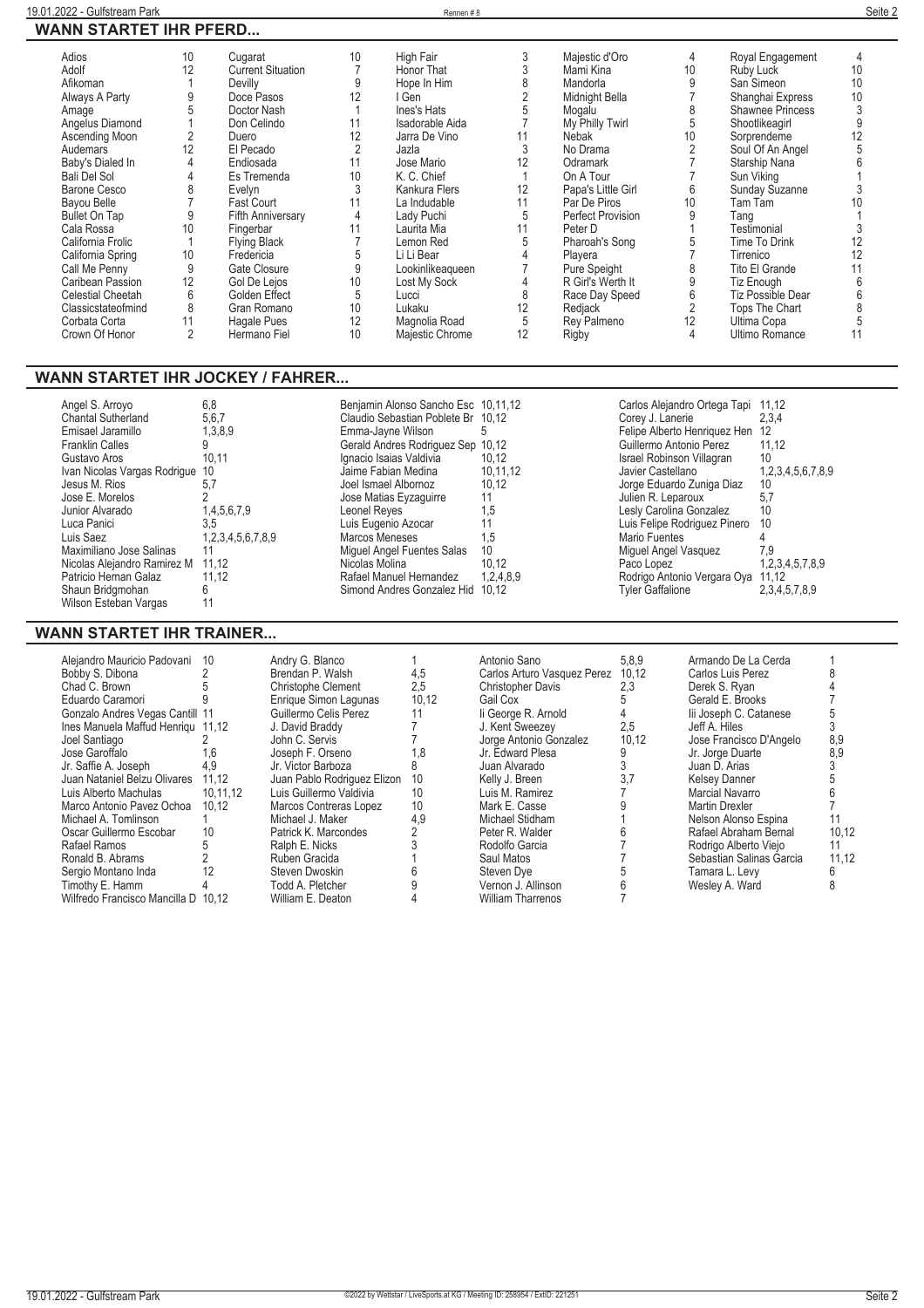**1 18:30**

**Race 1 Rennpreis: 42.000**

**42.000 Flach**

**1670 m**

FOR THREE YEAR OLDS WHICH HAVE STARTED FOR A CLAIMING PRICE OF \$50,000 OR LESS OR CLAIMING PRICE \$50,000.<br>Weight, 120 Ibs. Non-winners Of A Race Other Than Maiden Or Claiming Allowed 2 Ibs. Claiming Price \$50,000.

| 1670                    |                                                                       |                                  |                         |      |                                            |                                                                                      |
|-------------------------|-----------------------------------------------------------------------|----------------------------------|-------------------------|------|--------------------------------------------|--------------------------------------------------------------------------------------|
|                         | <b>Tang</b>                                                           |                                  |                         |      |                                            |                                                                                      |
| 1                       | 3j. dunkelbr H (Candy Ride - Strawberry Sens                          | 24.12 Gulfstream Park            | 1                       | 1700 | 3.2 Emisael Jaramillo                      | Tang, Euphoria Star, Cupid's Dude                                                    |
|                         | Trainer: Joseph F. Orseno                                             | 16.06 Ruidoso Downs              | $\overline{7}$          | 503  | 21,1 Felipe Garcia-Luna                    | Sin Tachas First, Dusty Boots N Luck, Bars                                           |
| 53.5                    | Besitzer: Robert Cotran                                               | 02.06 Ruidoso Downs              | $\overline{7}$          | 503  | 3.1 Noe Garcia, Jr.                        | Sin Tachas First, Linda Tee Fire, Bars N Ca                                          |
|                         |                                                                       | 16.03 Remington Park             | 8                       | 503  | 23,5 Daniel Torres                         | Rock About It, Bye Byefreighttrain, Saginaw                                          |
| Box: 1<br>ML: 11,0      | <b>Javier Castellano</b>                                              | 18.12 Zia Park                   | 6                       | 795  | 12,9 Frank Reyes                           | J Boy A, Executive Trust, Zoomin Racer                                               |
|                         | <b>Peter D</b>                                                        |                                  |                         |      |                                            |                                                                                      |
| $\overline{\mathbf{2}}$ | 3j. grau/bra W (He's Had Enough - Super Troo                          | 12.12 Gulfstream Park            | 1                       | 1670 | .5 Leonel Reves                            | Peter D, Steel City Dude, Born A Gambler                                             |
|                         | Trainer: Andry G. Blanco                                              | 12.11 Gulfstream Park            | 1                       | 1670 | .7 Leonel Reyes                            | Peter D, Steel City Dude, Just So Ya Know                                            |
| 54.4                    | Besitzer: Andry G. Blanco                                             | 23.10 Gulfstream Park            | 1                       | 1670 | 4,5 Leonel Reves                           | Peter D, Mr Rum Runner, C My Meister                                                 |
|                         |                                                                       | 25.09 Gulfstream Park            | 5                       | 1000 | 5.9 Leonel Reves                           | Last Leaf, Nerve, Barone Cesco                                                       |
| Box: 2<br>ML: 22,0      | <b>Leonel Reyes</b>                                                   | 26.08 Delaware Park              | 1                       | 1100 | 3.8 Mychel Sanchez                         | Peter D, Loose Ends, Dontforgettoblink                                               |
|                         | K. C. Chief                                                           |                                  |                         |      |                                            |                                                                                      |
| 3                       | 3j. rotbraun H (Noble Bird - Ashley River)                            | 01.01 Gulfstream Park            | 6                       | 1600 | 33,3 Emisael Jaramillo                     | Grand Sonata, Chanceux, Father Glado                                                 |
|                         | Trainer: Ruben Gracida                                                | 11.12 Gulfstream Park            | 1                       | 1700 | 14.1 Emisael Jaramillo                     | K. C. Chief, Merlin, Hashtag No Wonder                                               |
| 53.5                    | Besitzer: Rancho Alegre                                               | 04.11 Gulfstream Park            | 3                       | 1670 | 2.9 Leonel Reves                           | Granny Makes Cents, Catatumbo, K. C. Chi                                             |
|                         |                                                                       | 09.10 Gulfstream Park            | 3                       | 1400 | 6.7 Leonel Reves                           | Make It Big, Birdnote, K. C. Chief                                                   |
| Box: 3<br>ML: 9,0       | <b>Emisael Jaramillo</b>                                              |                                  |                         |      |                                            |                                                                                      |
|                         | Sun Viking<br>3j. kastanie H (Noble Bird - May River)                 |                                  |                         |      |                                            |                                                                                      |
| 4                       |                                                                       | 09.01 Gulfstream Park            | 4                       | 1700 | 11,5 Javier Castellano                     | Steel City Dude, Born A Gambler, Cadet Co                                            |
|                         | Trainer: Jose Garoffalo                                               | 05.12 Gulfstream Park            | 1                       | 1670 | 5,9 Paco Lopez                             | Sun Viking, Savage Sailor, Fishing For Fun                                           |
| 53.5                    | Besitzer: Ivette Perez Chambless                                      | 04.11 Gulfstream Park            | 8                       | 1670 | 4.9 Emisael Jaramillo                      | Granny Makes Cents, Catatumbo, K. C. Chi                                             |
|                         |                                                                       | 09.10 Gulfstream Park            | $\overline{2}$          | 1670 | 6,2 Leonel Reyes                           | Eye Of The Temple, Sun Viking, Raising Mo                                            |
| Box: 4<br>ML: 16,0      | Luis Saez                                                             | 18.09 Gulfstream Park            | 4                       | 1400 | 12,0 Hector Berrios                        | The Green Crusader, Hoorayhoorayhooray,                                              |
|                         | <b>California Frolic</b>                                              |                                  |                         |      |                                            |                                                                                      |
| 5                       | 3j. kastanie H (California Chrome - Curlin's Fro                      | 24.12 Gulfstream Park            | 1                       | 1670 | 7.2 Junior Alvarado                        | California Frolic, Churchtown, Kitodan                                               |
| 54.4                    | Trainer: Armando De La Cerda<br>Besitzer: Julian J. De Mora Jr.       | 12.11 Gulfstream Park            | 1                       | 1670 | 2.9 Edwin Gonzalez                         | California Frolic, Never Say Know, Giantsb                                           |
|                         |                                                                       | 25.09 Gulfstream Park            | $\overline{2}$          | 1600 | 1,5 Edwin Gonzalez                         | God Is Love, California Frolic, The Twins Sn                                         |
| Box: 5<br>ML: 45,0      | <b>Junior Alvarado</b>                                                | 29.08 Gulfstream Park            | 5                       | 1600 | 7,0 Edwin Gonzalez                         | Strike Hard, Rod Two Rod, Always Above                                               |
|                         |                                                                       |                                  |                         |      |                                            |                                                                                      |
|                         | <b>Afikoman</b>                                                       |                                  |                         | 1200 |                                            |                                                                                      |
| 6                       | 3j. kastanie W (Jimmy Creed - Miss Matzo)<br>Trainer: Michael Stidham | 04.11 Woodbine<br>10.10 Woodbine | 1<br>5                  | 1300 | 5.2 Kazushi Kimura<br>8.2 Antonio Gallardo | Afikoman, Double Saw, Victory Jet                                                    |
| 53.5                    | Besitzer: Up And Up Racing Llc                                        | 26.09 Woodbine                   | 5                       | 1000 | 10,3 Antonio Gallardo                      | Hunt Master, Classy Whisper, Justin's Way<br>Drop A Caribou, Take Charge Gent, Rapid |
|                         |                                                                       |                                  |                         |      |                                            |                                                                                      |
| Box: 6<br>ML: 16,0      | <b>Rafael Manuel Hernandez</b>                                        |                                  |                         |      |                                            |                                                                                      |
|                         | <b>Angelus Diamond</b>                                                |                                  |                         |      |                                            |                                                                                      |
| 7                       | 3j. kastanie W (Gormley - Jesse's Girl)                               | 22.12 Tampa                      | 1                       | 1600 | 10.8 Deivy Chavez                          | Angelus Diamond, Had Right, Aeroballistic                                            |
|                         | Trainer: Andry G. Blanco                                              | 08.12 Tampa                      | $\overline{\mathbf{4}}$ | 1200 | 9,3 Deivy Chavez                           | Volbeat, Swiftwish, Regal Holiday                                                    |
| 53.5                    | Besitzer: Andry G. Blanco                                             | 11.11 Gulfstream Park            | 9                       | 1100 | 29.0 Marcos Meneses                        | Wow Run, Sarawat, Bourbon Over Ice                                                   |
| Box: 7<br>ML: 21,0      | <b>Marcos Meneses</b>                                                 |                                  |                         |      |                                            |                                                                                      |
|                         | <b>Doctor Nash</b>                                                    |                                  |                         |      |                                            |                                                                                      |
| 8                       | 3j. rotbraun H (Practical Joke - Popstar)                             | 18.11 Cd                         | 1                       | 1700 | 3.1 Martin Garcia                          | Doctor Nash, Stavanger, Group Eighteen                                               |
|                         | Trainer: Michael A. Tomlinson                                         | 03.10 Cd                         | 3                       | 1400 | 1.3 Florent Geroux                         | Down Cold, Rome, Doctor Nash                                                         |
| 53.5                    | Besitzer: Patricia's Hope Llc                                         | 08.08 Ellis Park                 | 4                       | 1200 | 10.3 Martin Garcia                         | Freelancer, Gunoe, Norgay                                                            |
| Box: 8<br>ML: 5,0       | Paco Lopez                                                            |                                  |                         |      |                                            |                                                                                      |
| Ergebnis:               | Quoten:                                                               |                                  |                         |      |                                            |                                                                                      |
|                         |                                                                       |                                  |                         |      |                                            |                                                                                      |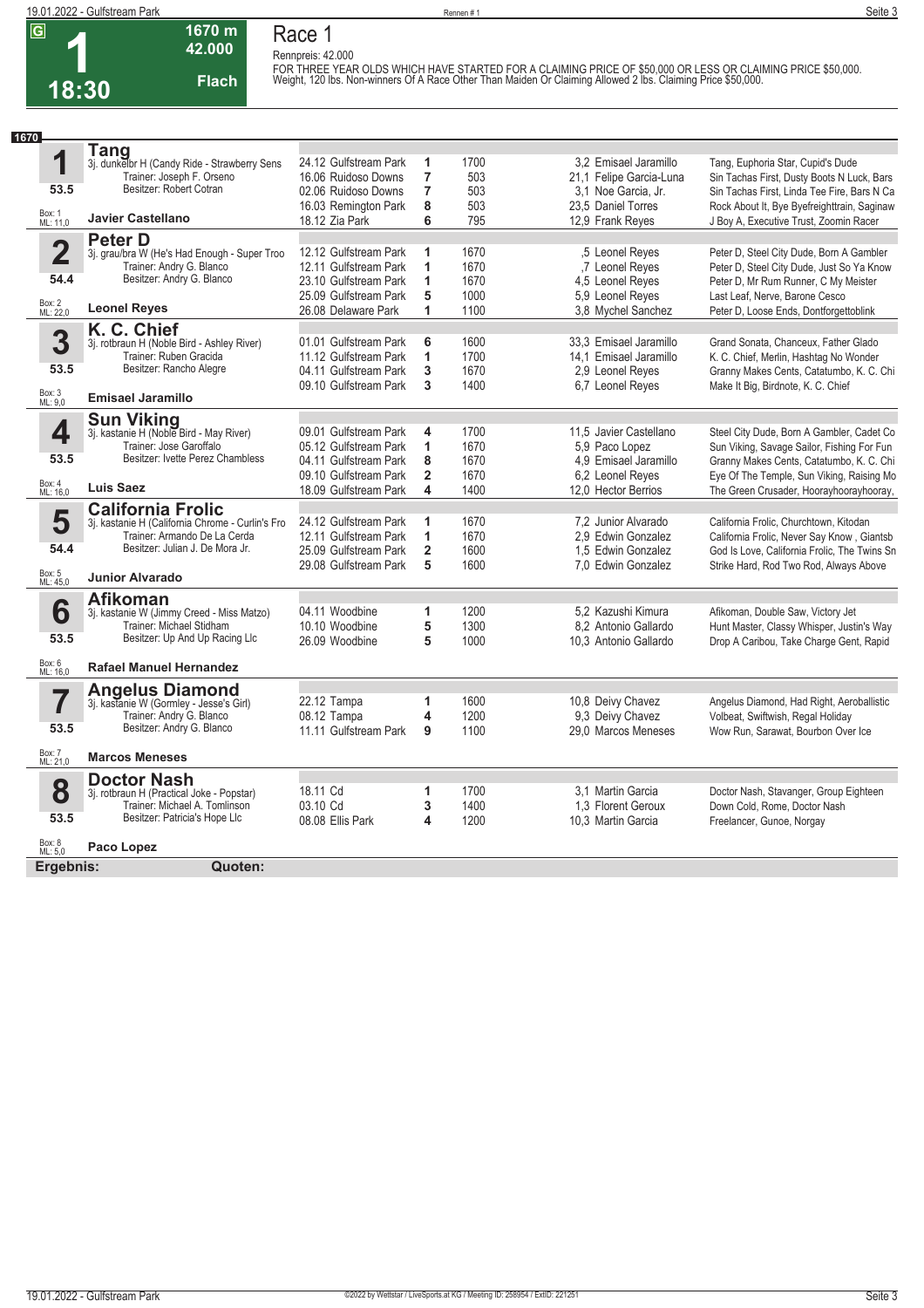| 18:59 |  |
|-------|--|



**Rennpreis: 32.000**

**FOR MAIDENS, FOUR YEARS OLD AND UPWARD. Weight, 122 lbs. Claiming Price \$25,000.** 

| 1700               |                                                                     |                                                |                |              |                                             |                                                                                   |
|--------------------|---------------------------------------------------------------------|------------------------------------------------|----------------|--------------|---------------------------------------------|-----------------------------------------------------------------------------------|
|                    | <b>Redjack</b>                                                      |                                                |                |              |                                             |                                                                                   |
| 1                  | 4j. kastanie H (Fed Biz - Harem Dancer)                             | 19.11 Gulfstream Park                          | 6              | 1100         | 58.3 Jose Morelos                           | Twice Too Many, Meetmeinkingston, Silver                                          |
| 55.3               | Trainer: Patrick K. Marcondes<br>Besitzer: Patrick K. Marcondes     | 22.10 Gulfstream Park                          | 6              | 1300         | 20.6 Jose Morelos                           | Mish, Tuwaim, Ben Copenhagen                                                      |
|                    |                                                                     | 19.09 Gulfstream Park                          | $\overline{2}$ | 1400         | 13.9 Jose Morelos                           | Menelik, Redjack, Give Me Two Steps                                               |
| Box: 1<br>ML: 21,0 | Jose E. Morelos                                                     | 12.09 Gulfstream Park<br>06.08 Gulfstream Park | 8<br>4         | 1000<br>1300 | 27,3 Reynier Arrieta<br>20.7 Marcos Meneses | La Urbana, Julius The Great, Tap Gold<br>No More Business, Gran Runner, King Forc |
|                    |                                                                     |                                                |                |              |                                             |                                                                                   |
| 2                  | <b>Ascending Moon</b><br>4j. kastanie H (Malibu Moon - Ascent)      | 21.11 Woodbine                                 | 6              | 1700         | 25,6 Emma-Jayne Wilson                      | Ski Patrol, H C Holiday, Free Shipping                                            |
|                    | Trainer: Christopher Davis                                          | 26.02 Turfway Park                             | 10             | 1600         | 19,6 Santiago Gonzalez                      | Extrasexybigdaddee, Parrot Head, Bump                                             |
| 55.3               | Besitzer: Llc Ilium Stables                                         | 22.01 Turfway Park                             | 10             | 1300         | 66.7 Rafael Hernandez                       | Wellman, Knopfler, Conundrum                                                      |
|                    |                                                                     | 28.11 Aqueduct                                 | 10             | 1700         | 79,7 Benjamin Hernandez                     | Spirit Maker, Girl Dad, Charleston Strong                                         |
| Box: 2<br>ML: 16,0 | <b>Rafael Manuel Hernandez</b>                                      | 08.11 Aqueduct                                 | 9              | 1800         | 21,9 Benjamin Hernandez                     | Known Agenda, Greatest Honour, Overtook                                           |
|                    | <b>No Drama</b>                                                     |                                                |                |              |                                             |                                                                                   |
| 3                  | 4j. dunkelbr W (Big Drama - Forever Happy)                          | 07.01 Gulfstream Park                          | 7              | 1600         | 9.1 Chantal Sutherland                      | Canelo, Eagle Chief, Golden Indy                                                  |
|                    | Trainer: Bobby S. Dibona                                            | 11.12 Gulfstream Park                          | 4              | 1500         | 8,3 Leonel Reyes                            | My Man Flint, Charleston Strong, Kodiak Ma                                        |
| 55.3               | Besitzer: Norman L. Rader                                           | 14.03 Gulfstream Park                          | 4              | 1700         | 5.1 Marcos Meneses                          | Exponential, Declareatruce, Love Life                                             |
| Box: 3<br>ML: 55,0 | <b>Javier Castellano</b>                                            | 22.01 Gulfstream Park                          | 3              | 1500         | 49,2 Carlos Lugo                            | Pugin, Duel Fuel, No Drama                                                        |
|                    |                                                                     |                                                |                |              |                                             |                                                                                   |
|                    | <b>El Pecado</b>                                                    | 30.12 Gulfstream Park                          | $\overline{2}$ | 1670         |                                             |                                                                                   |
| 4                  | 4j. dunkelbr W (Summer Front - Seared)<br>Trainer: Ronald B. Abrams | 20.11 Gulfstream Park                          | 3              | 1670         | 4,2 Paco Lopez<br>3.2 Paco Lopez            | Forty Flash, El Pecado, Always Eden                                               |
| 55.3               | Besitzer: Abrams, Ronald B. And Abra                                | 26.10 Parx Racing                              | $\overline{2}$ | 1670         | 1.8 Ruben Silvera                           | Astroturf, Congrats Again, El Pecado<br>Call Me G Q. El Pecado. Enano             |
|                    |                                                                     | 25.09 Monmouth Park                            | $\overline{2}$ | 1100         | 2,2 Jorge Panaijo                           | I'm Blaming You, El Pecado, Call Home                                             |
| Box: 4<br>ML: 45,0 | Paco Lopez                                                          | 04.09 Monmouth Park                            | 4              | 1700         | 21,4 Jorge Panaijo                          | Larger Than Life, The Angry Man, Le Coste                                         |
|                    | I Gen                                                               |                                                |                |              |                                             |                                                                                   |
| 5                  | 4j. kastanie W (Data Link - Madoo)                                  | 08.12 Gulfstream Park                          | $\overline{2}$ | 1800         | 17,8 Corey Lanerie                          | William Boy, I Gen, Perpetual Change                                              |
|                    | Trainer: Joel Santiago                                              | 24.10 Belmont Park                             | 9              | 1200         | 22.1 Heman Harkie                           | Flipping Fun, Swinton, Kisses For Val                                             |
| 55.3               | Besitzer: Red Diamond Stable                                        | 14.10 Belmont Park                             | 10             | 1200         | 8.8 Jose Lezcano                            | Giramonte, Jack's Dream, D'vinicris                                               |
|                    |                                                                     | 02.09 Saratoga                                 | 6              | 1100         | 6.4 Joel Rosario                            | On Our Way Boyz, Hot Doctor, Tamburro's                                           |
| Box: 5<br>ML: 7,0  | Corey J. Lanerie                                                    |                                                |                |              |                                             |                                                                                   |
|                    | <b>Crown Of Honor</b>                                               |                                                |                |              |                                             |                                                                                   |
| 6                  | 4j. rotbraun W (Honor Code - Crown D' Oro)                          | 16.12 Gulfstream Park                          | 6              | 1600         | 3,3 Corey Lanerie                           | Seizing The Dream, Jerry's Turn, Lord Of W                                        |
|                    | Trainer: J. Kent Sweezey<br>Besitzer: Llc Whisper Hill Farm         | 24.10 Gulfstream Park                          | 3              | 1700         | 6.0 Edwin Gonzalez                          | Sigrun Fast Boy, Chrome Republic, Crown                                           |
| 55.3               |                                                                     | 26.09 Gulfstream Park                          | 3              | 1600         | 3.5 Edwin Gonzalez                          | Toretto, Sigrun Fast Boy, Crown Of Honor                                          |
| Box: 6<br>ML: 4,0  | <b>Luis Saez</b>                                                    | 17.07 Gulfstream Park                          | 5              | 1600         | 5,5 Miguel Vasquez                          | Emperor's Cause, Gran Runner, Mystery M                                           |
|                    |                                                                     | 05.06 Gulfstream Park                          | 5              | 1200         | 5,6 Miguel Vasquez                          | Shanghai Ronnie, Piypa De Lynda, Ground                                           |
| 7                  | <b>Warn</b><br>4j. dunkelbr W (Declaration Of War - Pay Atten       | 29.12 Gulfstream Park                          | 5              | 2200         | 5,7 Dylan Davis                             | Megayacht, Please The Pharoah, Advanced                                           |
|                    | Trainer: Christophe Clement                                         | 28.02 Gulfstream Park                          | $\overline{7}$ | 1700         | 10.1 John Velazquez                         | Cellist, Spotters Hill, Southern District                                         |
| 55.3               | Besitzer: West Point Thoroughbreds, F                               |                                                |                |              |                                             |                                                                                   |
|                    |                                                                     |                                                |                |              |                                             |                                                                                   |
| Box: 7<br>ML: 3,0  | <b>Tyler Gaffalione</b>                                             |                                                |                |              |                                             |                                                                                   |
| Ergebnis:          | Quoten:                                                             |                                                |                |              |                                             |                                                                                   |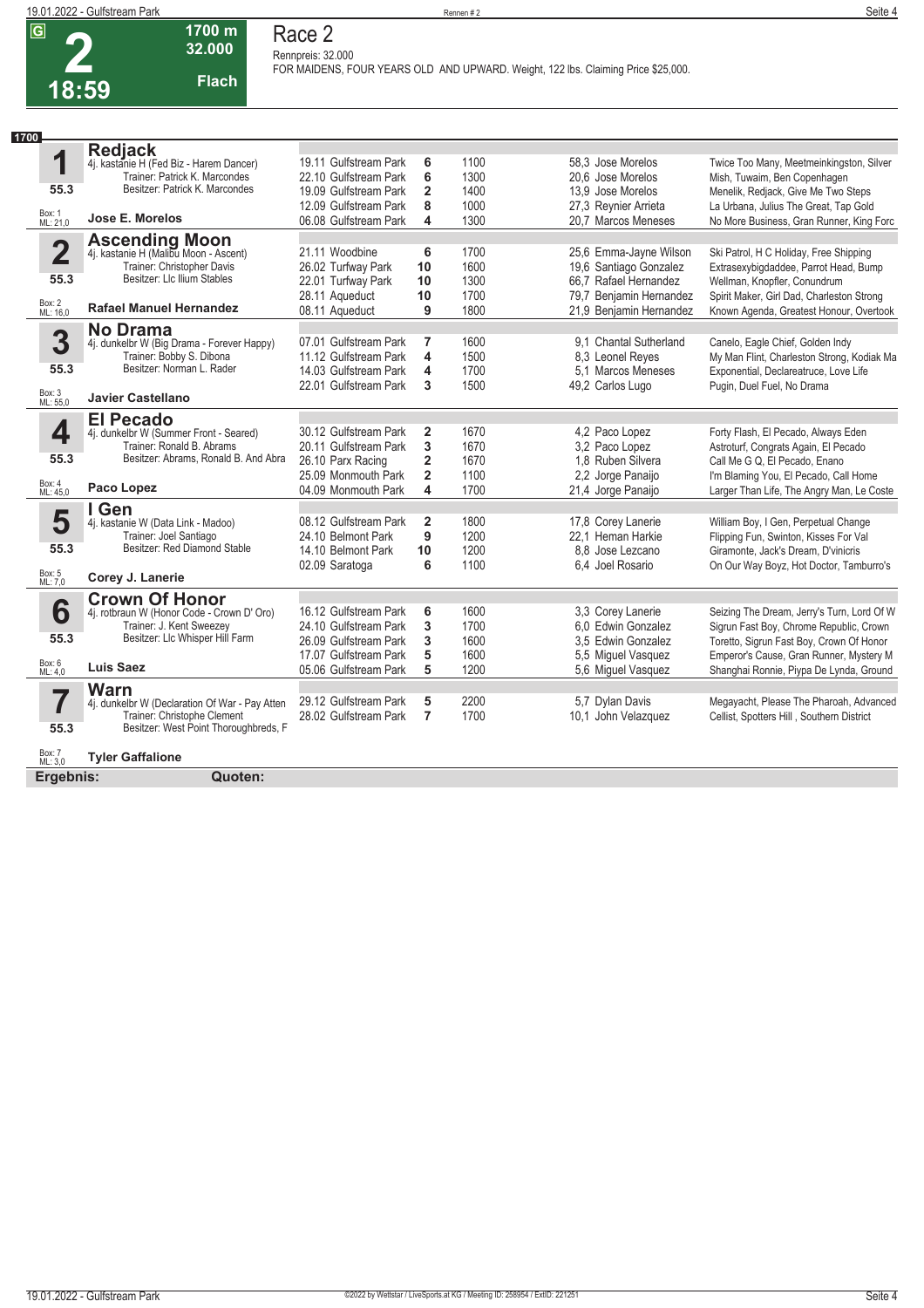**Race 3 Rennpreis: 43.000**

**1100 m 43.000** 

| ושו                     | 1 I VV 111<br>43.000<br><b>Flach</b><br>19:28                 | Race o<br>Rennpreis: 43.000 |                         |      |                       | FOR MAIDENS, FILLIES AND MARES FOUR YEARS OLD AND UPWARD FLORIDA-BRED, OR MAIDENS CLAIMING PRICE \$40,000.<br>Weight, 122 lbs. Claiming Price \$40,000. |
|-------------------------|---------------------------------------------------------------|-----------------------------|-------------------------|------|-----------------------|---------------------------------------------------------------------------------------------------------------------------------------------------------|
|                         |                                                               |                             |                         |      |                       |                                                                                                                                                         |
| 1100                    | <b>High Fair</b>                                              |                             |                         |      |                       |                                                                                                                                                         |
| 1                       | 4j. dunkelbr S (American Pharoah - Touch And                  | 29.12 Gulfstream Park       | 5                       | 1200 | 8.4 Paco Lopez        | Only Kidding, Mine For Passion, Confidence                                                                                                              |
|                         | Trainer: Jeff A. Hiles                                        | 26.11 Cd                    | $\overline{\mathbf{2}}$ | 1400 | 2.1 Joel Rosario      | Miss Tulsa, High Fair, Peyton's College                                                                                                                 |
| 55.3                    | Besitzer: LIc Rocket Ship Racing                              | 17.10 Keeneland             | 3                       | 1200 | 5.0 Gerardo Corrales  | Shellby, House Wrecker, High Fair                                                                                                                       |
|                         |                                                               | 23.07 Saratoga              | $\overline{7}$          | 1100 | 10.9 Joel Rosario     | Thrill, Miss Domina, Artyistheparty                                                                                                                     |
| Box: 1<br>ML: 9,0       | Corey J. Lanerie                                              | 06.06 Cd                    | 8                       | 1600 | 10,6 Tyler Gaffalione | Look Me Over, Maybe Later, Cerulean                                                                                                                     |
|                         | <b>Testimonial</b>                                            |                             |                         |      |                       |                                                                                                                                                         |
| $\overline{\mathbf{2}}$ | 5j. kastanie S (Majestic City - Town Belle)                   | 19.12 Gulfstream Park       | 3                       | 1200 | 4,2 Paco Lopez        | Frankly My Dear, Shawnee Princess, Testi                                                                                                                |
|                         | Trainer: Kelly J. Breen                                       | 23.02 Gulfstream Park       | 3                       | 1300 | 15,6 Paco Lopez       | Finding Fame, Primacy, Testimonial                                                                                                                      |
| 55.3                    | Besitzer: Llc Screen Door Stables                             | 26.01 Gulfstream Park       | 9                       | 1400 | 3,4 Paco Lopez        | Lucky Dime, Spartanka, Mylastfirstkiss                                                                                                                  |
|                         |                                                               | 01.12 Gulfstream Park       | $\overline{2}$          | 1100 | 12.1 Nik Juarez       | Lady Anna, Testimonial, Touch Of Nirvana                                                                                                                |
| Box: 2<br>ML: 45,0      | Paco Lopez                                                    | 12.06 Bea                   | 11                      |      | Ms T Chambers         | Just The Rock, De Bono, Nexgen                                                                                                                          |
|                         | Jazla                                                         |                             |                         |      |                       |                                                                                                                                                         |
| 3                       | 4j. kastanie S (Khozan - Pretty Petal)                        | 04.06 Gulfstream Park       | 3                       | 1200 | 5,4 Edgard Zayas      | Kamar Taj, Mackenzie's Girl, Jazla                                                                                                                      |
|                         | Trainer: Ralph E. Nicks                                       | 18.04 Gulfstream Park       | 5                       | 1200 | 13,2 Joe Bravo        | Jordan's Leo, Mackenzie's Girl, Sprout Wing                                                                                                             |
| 55.3                    | Besitzer: Al Shaqab Racing                                    |                             |                         |      |                       |                                                                                                                                                         |
| Box: 3<br>ML: 4,0       | <b>Javier Castellano</b>                                      |                             |                         |      |                       |                                                                                                                                                         |
|                         | <b>Shawnee Princess</b>                                       |                             |                         |      |                       |                                                                                                                                                         |
| 4                       | 5j. rotbraun S (Stay Thirsty - Shoshone Girl)                 | 19.12 Gulfstream Park       | $\overline{2}$          | 1200 | 7,2 Tyler Gaffalione  | Frankly My Dear, Shawnee Princess, Testi                                                                                                                |
|                         | Trainer: Juan D. Arias                                        |                             |                         |      |                       |                                                                                                                                                         |
| 55.3                    | Besitzer: Maurice Miller Llc                                  |                             |                         |      |                       |                                                                                                                                                         |
| Box: 4<br>ML: 35,0      | <b>Tyler Gaffalione</b>                                       |                             |                         |      |                       |                                                                                                                                                         |
|                         | <b>Sunday Suzanne</b><br>4j. rotbraun S (Oxbow - Tell Me Now) |                             |                         |      |                       |                                                                                                                                                         |
| 5                       |                                                               | 19.12 Gulfstream Park       | 4                       | 1200 | 30,9 Luca Panici      | Frankly My Dear, Shawnee Princess, Testi                                                                                                                |
|                         | Trainer: Juan D. Arias                                        |                             |                         |      |                       |                                                                                                                                                         |
| 55.3                    | Besitzer: Larry A. Bell                                       |                             |                         |      |                       |                                                                                                                                                         |
| Box: 5<br>ML: 13,0      | <b>Luca Panici</b>                                            |                             |                         |      |                       |                                                                                                                                                         |
|                         | <b>Honor That</b>                                             |                             |                         |      |                       |                                                                                                                                                         |
| 6                       | 4j. rotbraun S (Honor Code - Awe That)                        | 29.12 Gulfstream Park       | 6                       | 1200 | 5.8 Junior Alvarado   | Only Kidding, Mine For Passion, Confidence                                                                                                              |
|                         | Trainer: Christopher Davis                                    |                             |                         |      |                       |                                                                                                                                                         |
| 55.3                    | Besitzer: Gary Broad                                          |                             |                         |      |                       |                                                                                                                                                         |
| Box: 6<br>ML: 9.0       | <b>Luis Saez</b>                                              |                             |                         |      |                       |                                                                                                                                                         |
|                         | <b>Evelvn</b>                                                 |                             |                         |      |                       |                                                                                                                                                         |
|                         | 4j. kastañe S (Distorted Humor - Do Somethin                  | 19.12 Gulfstream Park       | 6                       | 1200 | 1.0 Emisael Jaramillo | Frankly My Dear, Shawnee Princess, Testi                                                                                                                |
|                         | Trainer: Juan Alvarado                                        |                             |                         |      |                       |                                                                                                                                                         |
| 55.3                    | Besitzer: Arindel                                             |                             |                         |      |                       |                                                                                                                                                         |
| Box: 7<br>ML: 55,0      | <b>Emisael Jaramillo</b>                                      |                             |                         |      |                       |                                                                                                                                                         |
| Ergebnis:               | Quoten:                                                       |                             |                         |      |                       |                                                                                                                                                         |
|                         |                                                               |                             |                         |      |                       |                                                                                                                                                         |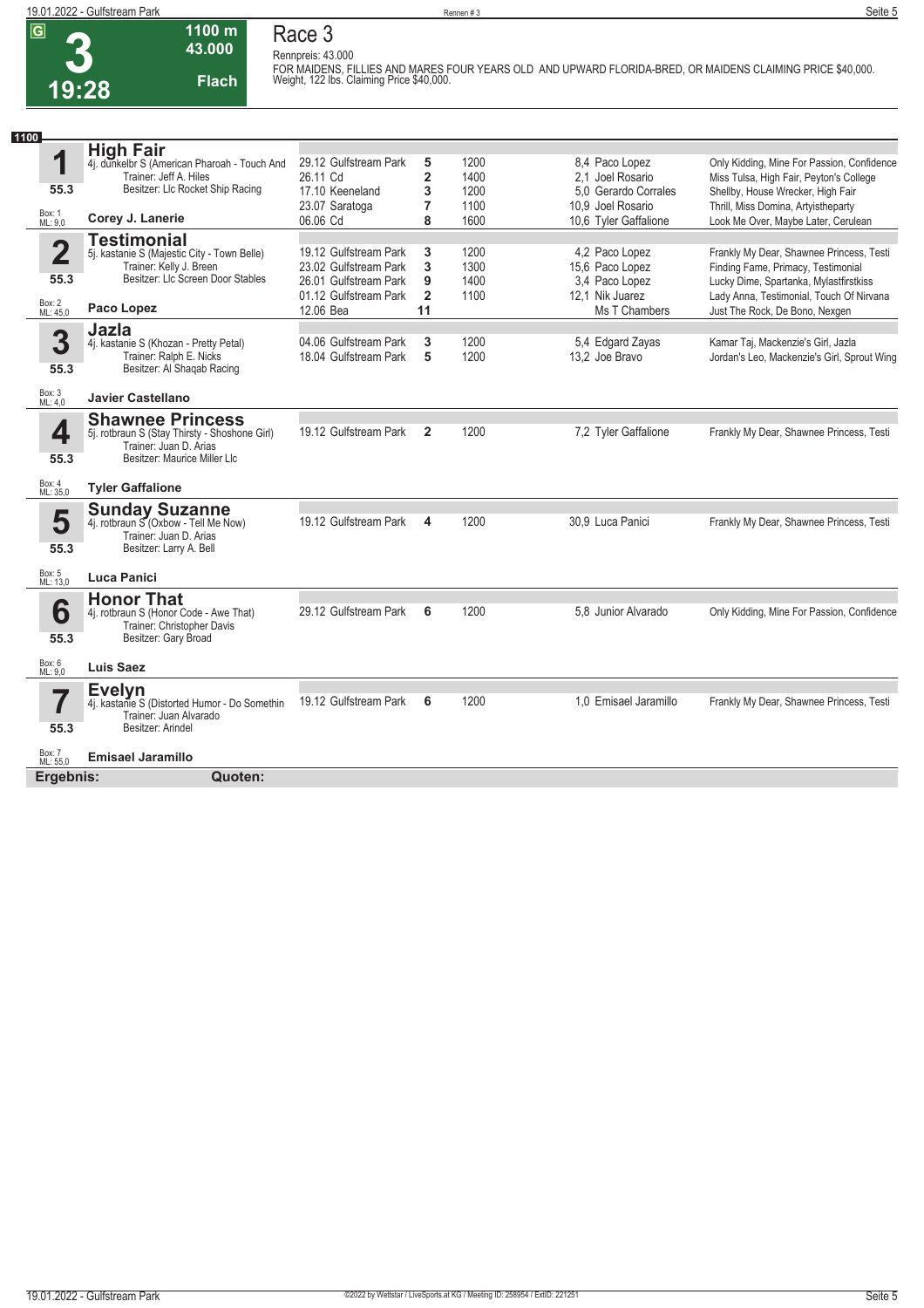|                         | 19.01.2022 - Gulfstream Park                                                  |                                       |         | Rennen #4    |                                                     | Seite 6                                                                                                                                                                                                                                |
|-------------------------|-------------------------------------------------------------------------------|---------------------------------------|---------|--------------|-----------------------------------------------------|----------------------------------------------------------------------------------------------------------------------------------------------------------------------------------------------------------------------------------------|
| $\overline{G}$          | 1000 m                                                                        | Race 4                                |         |              |                                                     |                                                                                                                                                                                                                                        |
|                         | 61.000                                                                        | Rennpreis: 61.000                     |         |              |                                                     |                                                                                                                                                                                                                                        |
|                         | <b>Flach</b>                                                                  |                                       |         |              |                                                     | FOR FILLIES THREE YEARS OLD WHICH HAVE NEVER WON \$10,000 ONCE OTHER THAN MAIDEN, CLAIMING, STARTER OR<br>STATE BRED ALLOWANCE OR WHICH HAVE NEVER WON TWO RACES OR CLAIMING PRICE \$75,000. Weight, 123 lbs. Non-winners<br>Of A Race |
| 20:02                   |                                                                               | (Condition Eligibility).              |         |              |                                                     |                                                                                                                                                                                                                                        |
|                         |                                                                               |                                       |         |              |                                                     |                                                                                                                                                                                                                                        |
| 1000                    | <b>Baby's Dialed In</b>                                                       |                                       |         |              |                                                     |                                                                                                                                                                                                                                        |
| 1                       | 3j. dunkelbr S (Dialed In - Hardened She Cat)<br>Trainer: William E. Deaton   | 04.11 Gulfstream Park                 | 1       | 1000         | 15,0 Mario Fuentes                                  | Baby's Dialed In, Sunspot, Mekano                                                                                                                                                                                                      |
| 54.0                    | Besitzer: Ted Reynolds                                                        |                                       |         |              |                                                     |                                                                                                                                                                                                                                        |
| Box: 1<br>ML: 21,0      | <b>Mario Fuentes</b>                                                          |                                       |         |              |                                                     |                                                                                                                                                                                                                                        |
| $\overline{\mathbf{2}}$ | Li Li Bear                                                                    | 01.01 Gulfstream Park                 | 6       | 1600         | 6,2 Tyler Gaffalione                                | Alittleloveandluck, Ocean Safari, Opalina                                                                                                                                                                                              |
|                         | 3j. dunkelbr S (Liam's Map - Lil White Dove)<br>Trainer: Jr. Saffie A. Joseph | 28.10 Gulfstream Park                 | 1       | 1000         | ,6 Edgard Zayas                                     | Li Li Bear, Hot Peppers, Boo Boo Kitty                                                                                                                                                                                                 |
| 54.9                    | Besitzer: Vegso Racing Stable                                                 | 05.09 Saratoga                        | 6       | 1400         | 6,5 Manuel Franco                                   | Jester Calls Nojoy, Malibu Kendall, Handbell                                                                                                                                                                                           |
| Box: 2<br>ML: 7,0       | <b>Luis Saez</b>                                                              | 15.07 Saratoga                        | 4       | 1100         | 14,3 Dylan Davis                                    | Echo Zulu, Lady Scarlet, Outfoxed                                                                                                                                                                                                      |
|                         | <b>Bali Del Sol</b>                                                           |                                       |         |              |                                                     |                                                                                                                                                                                                                                        |
| 3                       | 3j. dunkelbr S (Bal A Bali - Sun Disk)                                        | 27.11 Cd                              | 4       | 1300         | 27,3 Brian Hernandez, Jr.                           | Marissa's Lady, Matareya, Sweet Dani Girl                                                                                                                                                                                              |
| 54.9                    | Trainer: li George R. Arnold<br>Besitzer: Calumet Farm                        | 24.10 Keeneland                       | 1       | 1100         | 17,2 Brian Hernandez, Jr.                           | Bali Del Sol, Madelyn's Magic, Vialetto                                                                                                                                                                                                |
|                         |                                                                               |                                       |         |              |                                                     |                                                                                                                                                                                                                                        |
| Box: 3<br>ML: 4,0       | Corey J. Lanerie                                                              |                                       |         |              |                                                     |                                                                                                                                                                                                                                        |
| 4                       | Royal Engagement<br>3j. grau/bra S (Palace Malice - Indian Cee)               | 24.12 Tampa                           | 5       | 1200         | 2.1 Antonio Gallardo                                | Platinum Gem, Eros's Girl, She's Peachy Ke                                                                                                                                                                                             |
|                         | Trainer: Timothy E. Hamm                                                      | 04.10 Presque Isle Dow                | 9       | 1300         | 1,9 Colby Hernandez                                 | Howdyoumakeurmoney, Battle Charge, Run                                                                                                                                                                                                 |
| 54.9                    | Besitzer: Horseshoe Racing Llc                                                | 19.09 Woodbine                        | 9       | 1600         | 26,5 Colby Hernandez                                | Wild Beauty, Pizza Bianca, Eminent Victor                                                                                                                                                                                              |
| Box: 4<br>ML: 9,0       | <b>Rafael Manuel Hernandez</b>                                                | 21.08 Woodbine<br>31.07 Woodbine      | 2<br>3  | 1300<br>1100 | 15,9 Kazushi Kimura<br>16,8 Kazushi Kimura          | Diabolic, Royal Engagement, Mrs. Barbara<br>Diabolic, Curlin Candy, Royal Engagement                                                                                                                                                   |
|                         |                                                                               |                                       |         |              |                                                     |                                                                                                                                                                                                                                        |
| 5                       | Fifth Anniversary<br>3j. rotbraun S (Runhappy - My Lady Lauren)               | 30.10 Woodbine                        | 4       | 1400         | 12.7 Keveh Nicholls                                 | Aubrieta, Howdyoumakeurmoney, Chocolat                                                                                                                                                                                                 |
| 54.9                    | Trainer: Jr. Saffie A. Joseph<br>Besitzer: Inc. Racing Canada                 | 19.09 Woodbine                        | 2       | 1000         | 3,3 Kazushi Kimura                                  | Derrynane, Fifth Anniversary, Dufresne                                                                                                                                                                                                 |
|                         |                                                                               | 14.08 Woodbine<br>03.07 Woodbine      | 1<br>2  | 1200<br>1000 | 1.7 Kazushi Kimura<br>18,5 Jason Hoyte              | Fifth Anniversary, Baksheesh, Exit Stage Ri<br>Lois Len, Fifth Anniversary, Jimmy Is A Bree                                                                                                                                            |
| Box: 5<br>ML: 45,0      | <b>Junior Alvarado</b>                                                        |                                       |         |              |                                                     |                                                                                                                                                                                                                                        |
|                         | <b>Rigby</b>                                                                  |                                       |         |              |                                                     |                                                                                                                                                                                                                                        |
| 6                       | 3j. rotbraun S (Brethren - Romin Robin)<br>Trainer: Michael J. Maker          | 06.11 Belmont Park<br>13.10 Keeneland | 5<br>11 | 1200<br>1700 | 28,7 Jorge Vargas, Jr.<br>77,8 Ricardo Santana, Jr. | Mystic Eyes, Hot Fudge, Gal In A Rush<br>California Angel, Diamond Wow, Turnerloos                                                                                                                                                     |
| 54.9                    | Besitzer: Arindel                                                             | 18.09 Belmont Park                    | 1       | 1200         | 17,9 Eric Cancel                                    | Rigby, Kant Hurry Love, Lady Of Thoroton                                                                                                                                                                                               |
|                         |                                                                               | 16.07 Saratoga                        | 6       | 1100         | 31.7 Ricardo Santana, Jr.                           | November Rein, Tough Street, Kant Hurry L                                                                                                                                                                                              |
| Box: 6<br>ML: 55,0      | <b>Tyler Gaffalione</b>                                                       | 28.11 Gpw                             | 5       | 1670         | 2.0 Carlos Olivero                                  | Burning Time, Aragvi, All Keyed Up                                                                                                                                                                                                     |
|                         | <b>Lost My Sock</b><br>3j. dunkelbr S (Tourist - Experience)                  | 03.12 Aqueduct                        | 1       | 1200         | 51,2 Raul Mena                                      | Lost My Sock, Glitter Up, Champagne Poetr                                                                                                                                                                                              |
| I                       | Trainer: Derek S. Ryan                                                        |                                       |         |              |                                                     |                                                                                                                                                                                                                                        |
| 54.9                    | Besitzer: Bonnie Rye Stable                                                   |                                       |         |              |                                                     |                                                                                                                                                                                                                                        |
| Box: 7<br>ML: 7,0       | <b>Javier Castellano</b>                                                      |                                       |         |              |                                                     |                                                                                                                                                                                                                                        |
|                         | <b>Majestic d'Oro</b>                                                         |                                       |         |              |                                                     |                                                                                                                                                                                                                                        |
| 8                       | 3j. kastanie S (Speightster - Countess d'Oro)<br>Trainer: Brendan P. Walsh    | 29.10 Keeneland                       | 8       | 1200         | 6,1 Tyler Gaffalione                                | Sweet Dani Girl, Kant Believe It, Verylittlece                                                                                                                                                                                         |
| 54.9                    | Besitzer: Chuck And Maribeth Sandfor                                          | 18.09 Cd<br>19.08 Indiana Downs       | 5<br>1  | 1700<br>1100 | 9,2 Martin Garcia<br>5.9 Deshawn Parker             | Hidden Connection, Mama Rina, Goddess<br>Majestic d'Oro, Vinegar Veggies, Warrior's B                                                                                                                                                  |
| Box: 8<br>ML: 6,0       | Paco Lopez                                                                    |                                       |         |              |                                                     |                                                                                                                                                                                                                                        |
|                         | Quoten:<br>Ergebnis:                                                          |                                       |         |              |                                                     |                                                                                                                                                                                                                                        |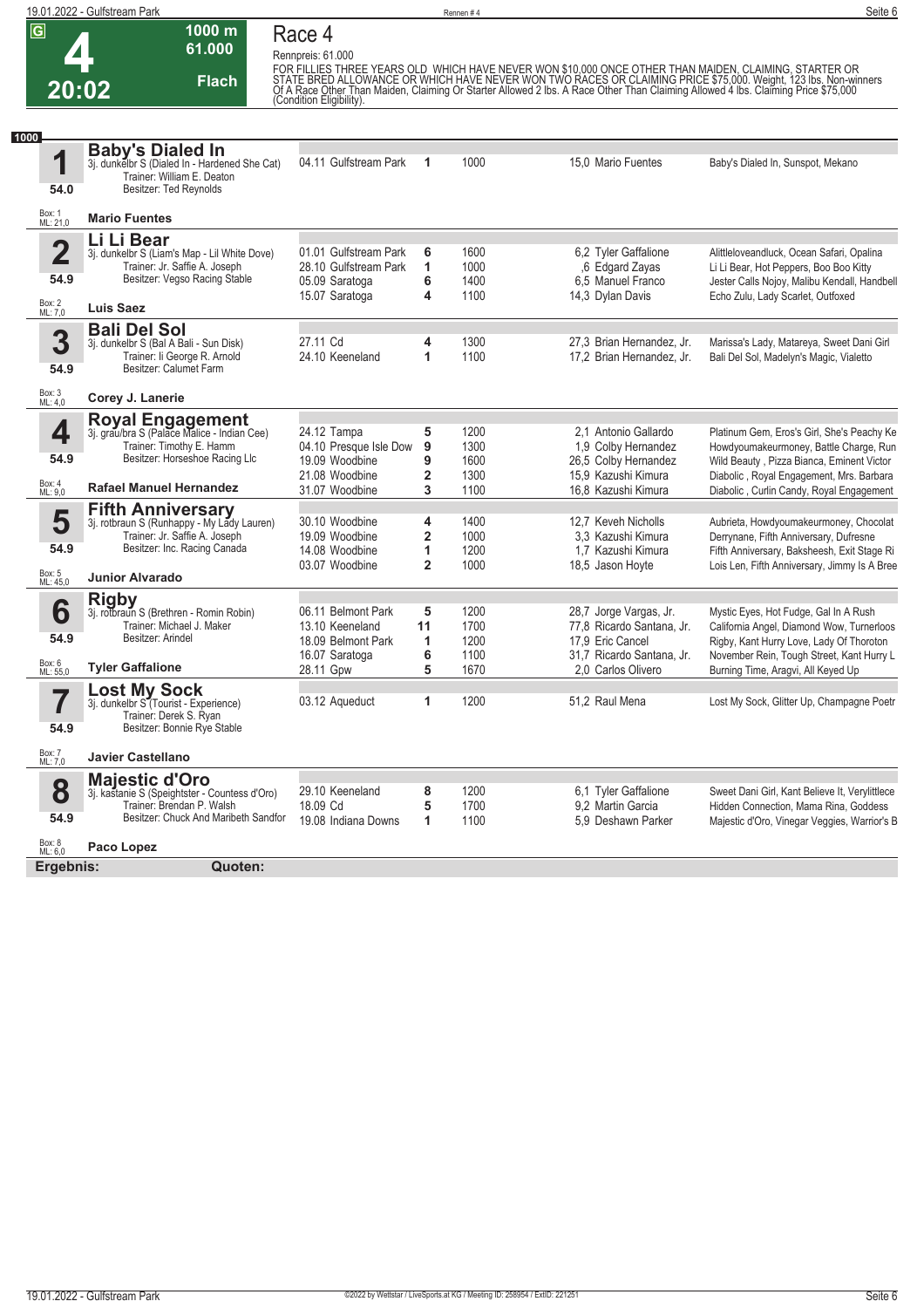**1**

**1600**

### **5 20:32 1600 m 60.000 Flach**

**Race 5 Rennpreis: 60.000**

FOR MAIDENS, FILLIES THREE YEARS OLD. Weight, 120 lbs. (Preference To Horses That Have Not Started For Less Than \$30,000 In<br>Their Last 3 Starts). (If deemed inadvisable to run this race over the turf course, it will be run **Soul Of An Angel** 3j. dunkelbr S (Atreides - Factor One) Trainer: Steven Dye Besitzer: Gerald And Hall Performance **Jesus M. Rios Yankee Christmas**

09.01 Gulfstream Park **5** 1600 36,0 Gaddiel Martinez Favor, Lakota Spirit, Catiche<br>18.12 Gulfstream Park **3** 1670 75,1 Gaddiel Martinez Ukiyo, Only Time, Soul Of Ar Ukiyo, Only Time, Soul Of An Angel

| 54.4                            | Besitzer: Gerald And Hall Performance 05.12 Gulfstream Park                                                                             |                                                                                            | 9                                      | 1200                         | 105.7 Gaddiel Martinez                                                         | $S_1, S_2, S_3, S_4, S_5, S_6, S_7, S_7, S_7, S_8, S_9, S_1, S_1, S_2, S_4, S_6, S_7, S_8, S_9, S_1, S_2, S_4, S_6, S_7, S_8, S_9, S_1, S_2, S_4, S_6, S_7, S_8, S_9, S_9, S_1, S_1, S_2, S_4, S_1, S_2, S_4, S_1, S_2, S_4, S_4, S_4, S_4, S_4, S_4, S_5, S_6, S_6, S_6, S_6, S_7,$<br>Poiema, Liam's Kiss, Fulton Market |
|---------------------------------|-----------------------------------------------------------------------------------------------------------------------------------------|--------------------------------------------------------------------------------------------|----------------------------------------|------------------------------|--------------------------------------------------------------------------------|----------------------------------------------------------------------------------------------------------------------------------------------------------------------------------------------------------------------------------------------------------------------------------------------------------------------------|
| Box: 1<br>ML: 31,0              | Jesus M. Rios                                                                                                                           |                                                                                            |                                        |                              |                                                                                |                                                                                                                                                                                                                                                                                                                            |
| $\overline{\mathbf{2}}$<br>54.4 | <b>Yankee Christmas</b><br>3j. rotbraun S (Midnight Storm - Yankee Lass)<br>Trainer: lii Joseph C. Catanese<br>Besitzer: Galen Ho'o Llc |                                                                                            |                                        |                              |                                                                                |                                                                                                                                                                                                                                                                                                                            |
| Box: 2<br>ML: 31,0              | Luca Panici                                                                                                                             |                                                                                            |                                        |                              |                                                                                |                                                                                                                                                                                                                                                                                                                            |
| 3<br>54.4                       | <b>My Philly Twirl</b><br>3j. kastanie S (Hard Spun - My Philly Girl)<br>Trainer: Brendan P. Walsh<br>Besitzer: John Gallegos           | 26.12 Gulfstream Park                                                                      | 5                                      | 1700                         | 26,8 Emisael Jaramillo                                                         | Beechnut Trophy, Al Qahira, Beside Herself                                                                                                                                                                                                                                                                                 |
| Box: 3<br>ML: 9,0               | Julien R. Leparoux                                                                                                                      |                                                                                            |                                        |                              |                                                                                |                                                                                                                                                                                                                                                                                                                            |
| 4<br>54.4                       | <b>Pharoah's Song</b><br>3j. rotbraun S (American Pharoah - Two Step<br>Trainer: Chad C. Brown<br>Besitzer: Llc Rodeo Creek Racing      |                                                                                            |                                        |                              |                                                                                |                                                                                                                                                                                                                                                                                                                            |
| Box: 4<br>ML: 45,0              | <b>Tyler Gaffalione</b>                                                                                                                 |                                                                                            |                                        |                              |                                                                                |                                                                                                                                                                                                                                                                                                                            |
| 5<br>54.4                       | <b>Ines's Hats</b><br>3j. rotbraun S (Connect - Sweet Maya)<br>Trainer: Rafael Ramos<br>Besitzer: R.T Racing Stable                     | 29.12 Gulfstream Park<br>20.11 Gulfstream Park<br>21.10 Gulfstream Park                    | 5<br>7<br>4                            | 1700<br>1200<br>1100         | 91,2 Marcos Meneses<br>32.7 Jesus Rios<br>18.8 Jesus Rios                      | Ambitieuse, Beachfront Bid, Queen Macha<br>Dignified, Pronta, Illogical Love<br>Amazing Trip, Arete's Chalice, Bravo Zulu                                                                                                                                                                                                  |
| Box: 5<br>ML: 51,0              | <b>Marcos Meneses</b>                                                                                                                   | 06.08 Gulfstream Park<br>16.07 Gulfstream Park                                             | 7<br>8                                 | 1400<br>1000                 | 34.6 Jesus Rios<br>48.7 Jesus Rios                                             | Mabee Luckynwild, Bullet On Tap, Keen Co<br>Fulminate, Opalina, Freccia d'Argento                                                                                                                                                                                                                                          |
| 6<br>54.4                       | <b>Golden Effect</b><br>3j. kastanie S (First Samurai - Ripple Effect)<br>Trainer: J. Kent Sweezey<br>Besitzer: Llc Day At The Races    | 05.12 Gulfstream Park<br>20.10 Delaware Park<br>22.09 Delaware Park<br>06.09 Delaware Park | 5<br>4<br>2<br>$\overline{\mathbf{2}}$ | 1600<br>1700<br>1670<br>1100 | 36,7 Corey Lanerie<br>2.8 Carol Cedeno<br>5.0 Carol Cedeno<br>8,9 Carol Cedeno | Sister Nell, Lady Puchi, Bravo Kitten<br>Intrepid Daydream, Liking It Twisted, Prima<br>Mining Chrome, Golden Effect, Seduce<br>Red Hot Mess, Golden Effect, Triple Tiara                                                                                                                                                  |
| Box: 6<br>ML: 13,0              | Paco Lopez                                                                                                                              |                                                                                            |                                        |                              |                                                                                |                                                                                                                                                                                                                                                                                                                            |
| 7<br>54.4                       | Amage<br>3j. dunkelbr S (More Than Ready - Final Rede<br>Trainer: Kelsey Danner<br>Besitzer: Elements Racing, Llc, Richter              |                                                                                            |                                        |                              |                                                                                |                                                                                                                                                                                                                                                                                                                            |
| Box: 7<br>ML: 16,0              | <b>Chantal Sutherland</b>                                                                                                               |                                                                                            |                                        |                              |                                                                                |                                                                                                                                                                                                                                                                                                                            |
| 8<br>54.4                       | <b>Ultima Copa</b><br>3j. rotbraun S (Street Sense - Cersei)<br>Trainer: Christophe Clement<br>Besitzer: Castleton Lyons                |                                                                                            |                                        |                              |                                                                                |                                                                                                                                                                                                                                                                                                                            |
| Box: 8<br>ML: 5,0               | <b>Junior Alvarado</b>                                                                                                                  |                                                                                            |                                        |                              |                                                                                |                                                                                                                                                                                                                                                                                                                            |
| Y<br>54.4                       | <b>Lemon Red</b><br>3j. rotbraun S (Lemon Drop Kid - Testa Rossi)<br>Trainer: Chad C. Brown<br>Besitzer: Thomas And Doheny Racing       |                                                                                            |                                        |                              |                                                                                |                                                                                                                                                                                                                                                                                                                            |
| Box: 9<br>ML: 6,0               | <b>Javier Castellano</b>                                                                                                                |                                                                                            |                                        |                              |                                                                                |                                                                                                                                                                                                                                                                                                                            |
| IJ<br>54.4                      | <b>Lady Puchi</b><br>3j. rotbraun S (Into Mischief - Annabird)<br>Trainer: Antonio Sano<br>Besitzer: Lugamo Racing Stable Llc           | 01.01 Gulfstream Park<br>05.12 Gulfstream Park<br>15.10 Gulfstream Park                    | 4<br>2<br>4                            | 1600<br>1600<br>1200         | 20,4 Miguel Vasquez<br>19,3 Miguel Vasquez<br>22,5 Miguel Vasquez              | Alittleloveandluck, Ocean Safari, Opalina<br>Sister Nell, Lady Puchi, Bravo Kitten<br>Lady Baffled, Chrome Racer, Madeforsumm                                                                                                                                                                                              |
| Box: 10<br>ML: 4,0              | <b>Luis Saez</b>                                                                                                                        | 30.09 Gulfstream Park<br>28.08 Gulfstream Park                                             | 9<br>3                                 | 1100<br>1000                 | 6.3 Jesus Rios<br>32,8 Jesus Rios                                              | Strategy Queen, Empress Ellie, Moon Party<br>Diamond Wow, Opalina, Lady Puchi                                                                                                                                                                                                                                              |

| <b>Magnolia Road</b><br>3j. rotbraun S (Violence - Ainda Melhor)                                      | 02.01 Gulfstream Park 9 |   | 1500 | 68.0 Miquel Vasquez   | Bravo Kitten, Brisky Frolic, American Heroin |
|-------------------------------------------------------------------------------------------------------|-------------------------|---|------|-----------------------|----------------------------------------------|
| Trainer: Antonio Sano                                                                                 | 28.10 Gulfstream Park 8 |   | 1000 | 10,9 Miquel Vasquez   | Li Li Bear, Hot Peppers, Boo Boo Kitty       |
| Besitzer: LIc Bonne Chance Farm                                                                       | 07.10 Gulfstream Park   | 4 | 1670 | 7.6 Miguel Vasquez    | Palmach, Beechnut Trophy, Five Prizes        |
|                                                                                                       | 10.09 Gulfstream Park   |   | 1500 | 7.0 Edgard Zayas      | Ocean Safari, Queen Macha, Magnolia Roa      |
| <b>Leonel Reves</b>                                                                                   | 20.08 Gulfstream Park   | 4 | 1500 | 11.8 Edgard Zavas     | Saturday Nite Girl, Castle Born, Kelsey's Sh |
| Fredericia                                                                                            |                         |   |      |                       |                                              |
| 3j. rotbraun S (Point Of Entry - Silimiss)<br>Trainer: Gail Cox<br>Besitzer: Sangreal Investments Llc | 05.12 Woodbine          |   | 1200 | 21.3 Rafael Hernandez | Abitibi, Trizzel Trazzel, Proud Speaker      |

Box: 12 ML: 13,0 **Emma-Jayne Wilson**

**Leonel Reyes**

**Magnolia Road**

**Ergebnis: Quoten:**

**11**

**54.4**

**12**

**54.4**

Box: 11 ML: 21,0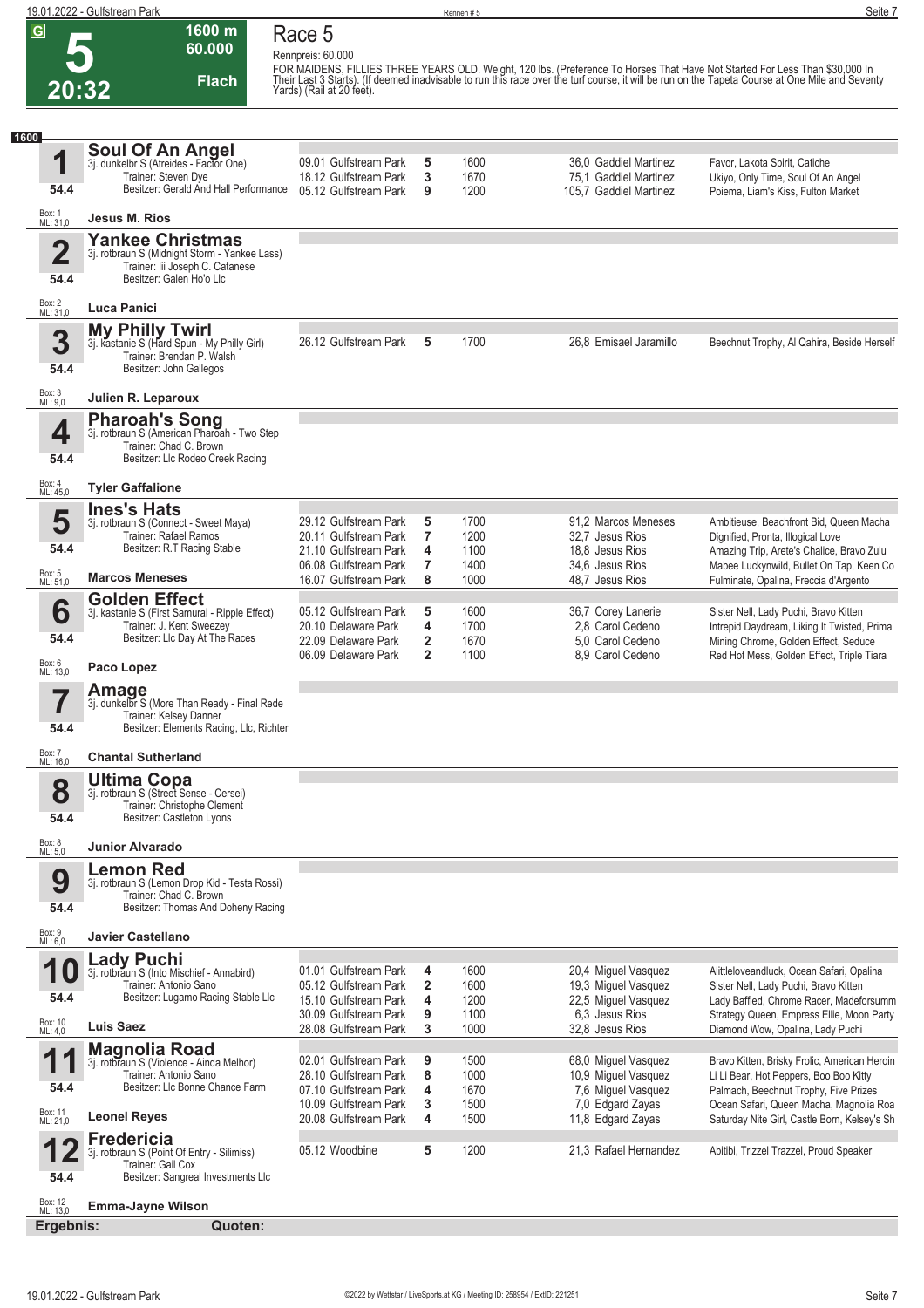

## **Race 6**

**Rennpreis: 54.000**

**54.000 Flach**

**1400 m**

FOR STATE BRED FILLIES AND MARES FOUR YEARS OLD. AND UPWARD WHICH HAVE NEVER WON A RACE OTHER THAN<br>MAIDEN, CLAIMING OR STARTER OR WHICH HAVE NEVER WON TWO RACES OR CLAIMING PRICE \$12,500. Weight, 122 lbs.<br>Non-winners Of A

| 1400                    |                                                                 |                       |                |      |                           |                                                |
|-------------------------|-----------------------------------------------------------------|-----------------------|----------------|------|---------------------------|------------------------------------------------|
|                         | <b>Starship Nana</b>                                            | 30.12 Gulfstream Park |                | 1000 |                           |                                                |
| 1                       | 4j. rotbraun S (Mineshaft - Zehoorr)<br>Trainer: Steven Dwoskin |                       | 5              |      | 38,6 Shaun Bridgmohan     | Nikee Kan, Baby Mo, Follow Me Mom              |
| 54.4                    | Besitzer: Starship Stables                                      | 28.02 Gulfstream Park | 7              | 1300 | 12,8 Miguel Vasquez       | Psychic Ability, No Decaf, Jade Empress        |
|                         |                                                                 | 12.02 Gulfstream Park | 1              | 1400 | 11,8 Miguel Vasquez       | Starship Nana, Skyfly, Maureenlovesfrank       |
| Box: 1<br>ML: 13,0      | Shaun Bridgmohan                                                |                       |                |      |                           |                                                |
|                         | <b>Tiz Enough</b>                                               |                       |                |      |                           |                                                |
| $\overline{\mathbf{2}}$ | 6j. grau/bra S (He's Had Enough - Tiz Four)                     | 21.11 Gulfstream Park | 7              | 1200 | 20.5 Cristian Torres      | Playera, Dem A Wonder, Battle Cry              |
|                         | Trainer: Vernon J. Allinson                                     | 19.09 Gulfstream Park | 4              | 1600 | 7.2 Cristian Torres       | Tiz Possible Dear, Papa's Little Girl, Lovelor |
| 54.4                    | Besitzer: Vernon J. Allinson                                    | 28.08 Gulfstream Park | 4              | 1300 | 6.1 Edwin Gonzalez        | Khozmore, Lovelorn Lady, American Of Cou       |
|                         |                                                                 | 11.07 Gulfstream Park | 8              | 1500 | 20,8 Carlos Lugo          | Yolanda's Pride, Passion Plus, Lookinlikeag    |
| Box: 2<br>ML: 9,0       | <b>Javier Castellano</b>                                        | 30.06 Gulfstream Park | 3              | 1300 | 3.3 Edwin Gonzalez        | Kamar Taj, Nacho Mama, Tiz Enough              |
|                         | <b>Papa's Little Girl</b>                                       |                       |                |      |                           |                                                |
| 3                       | 6j. kastanie S (King Tesa - Icanseeclearly)                     | 02.01 Gulfstream Park | 3              | 1600 | 3.0 Paco Lopez            | Battle Cry, Our Fantasy, Papa's Little Girl    |
|                         | Trainer: Jose Garoffalo                                         | 04.12 Gulfstream Park | 5              | 1600 | 26.0 Junior Alvarado      | Sweet Willemina, Our Fantasy, Let's Be Hon     |
| 54.4                    | Besitzer: Ivette Perez Chambless                                | 07.11 Gulfstream Park | $\overline{2}$ | 1600 | 7,9 Samy Camacho          | Don't Get Khozy, Papa's Little Girl, Our Fant  |
|                         |                                                                 | 17.10 Gulfstream Park | 1              | 1600 | 4,5 Leonel Reyes          | Papa's Little Girl, Tiz Possible Dear, Race D  |
| Box: 3<br>ML: 5,0       | <b>Luis Saez</b>                                                | 19.09 Gulfstream Park | $\overline{2}$ | 1600 | 17,8 Leonel Reves         | Tiz Possible Dear, Papa's Little Girl, Lovelor |
|                         | <b>Celestial Cheetah</b>                                        |                       |                |      |                           |                                                |
| 4                       | 4j. rotbraun S (Social Inclusion - Dandy Dulce)                 | 05.03 Gulfstream Park | 4              | 1600 | 1.8 Junior Alvarado       | Serenade A Kitten, Crystal Coast, Pretty Ra    |
|                         | Trainer: Peter R. Walder                                        | 20.01 Gulfstream Park | 1              | 1600 | 5.1 Junior Alvarado       | Celestial Cheetah, Pretty Rachel, Sunny Isle   |
| 54.4                    | Besitzer: J Richard And P&L Thorough                            | 05.12 Aqueduct        | 6              | 1800 | 32.7 Manuel Franco        | Malathaat, Millefeuille, Malibu Curl           |
|                         |                                                                 | 05.10 Delaware Park   | 1              | 1600 | 2.6 Roberto Alvarado, Jr. | Celestial Cheetah, Laobanonaprayer, Our B      |
| Box: 4<br>ML: 55,0      | <b>Junior Alvarado</b>                                          | 24.08 Delaware Park   | $\overline{2}$ | 1200 | 2.5 Alex Cintron          | Hickory Dickorydoc, Celestial Cheetah, Mag     |
|                         | <b>Tiz Possible Dear</b>                                        |                       |                |      |                           |                                                |
| 5                       | 7j. rotbraun S (Prospective - Tiz Four)                         | 04.12 Gulfstream Park | 7              | 1600 | 10,0 Angel Arroyo         | Sweet Willemina, Our Fantasy, Let's Be Hon     |
|                         | Trainer: Marcial Navarro                                        | 17.10 Gulfstream Park | $\overline{2}$ | 1600 | .7 Miquel Vasquez         | Papa's Little Girl, Tiz Possible Dear, Race D  |
| 54.4                    | Besitzer: Ron Hendrickson                                       | 19.09 Gulfstream Park | 1              | 1600 | 4,4 Miguel Vasquez        | Tiz Possible Dear, Papa's Little Girl, Lovelor |
|                         |                                                                 | 22.08 Gulfstream Park | 6              | 1600 | .5 Edgard Zayas           | Let's Be Honest, Papa's Little Girl, Raspberr  |
| Box: 5<br>ML: 3,0       | Angel S. Arroyo                                                 | 18.06 Gulfstream Park | 5              | 1600 | 1,5 Edgard Zayas          | Vitaemi, Witch Hunter, Bimini                  |
|                         |                                                                 |                       |                |      |                           |                                                |
| 6                       | Race Day Speed<br>4j. grau/bra S (Race Day - Tiz Worldly)       | 30.12 Gulfstream Park | 3              | 1670 | 14.4 Chantal Sutherland   | Omnia, Pearlescent, Race Day Speed             |
|                         | Trainer: Tamara L. Levy                                         | 27.11 Tampa           | 1              | 1400 | 4.0 Fernando De La Cruz   | Race Day Speed, Suzie'ssteppinout, Bion M      |
| 55.3                    | Besitzer: Vaccaro Racing Stable                                 | 07.11 Gulfstream Park | 4              | 1600 | 23.0 Chantal Sutherland   | Don't Get Khozy, Papa's Little Girl, Our Fant  |
|                         |                                                                 | 17.10 Gulfstream Park | 3              | 1600 | 4.7 Chantal Sutherland    | Papa's Little Girl, Tiz Possible Dear, Race D  |
| Box: 6<br>ML: 35,0      | <b>Chantal Sutherland</b>                                       | 23.09 Gulfstream Park | 1              | 1300 | 3,3 Chantal Sutherland    | Race Day Speed, Mizzen, Sweet Penelope         |
| Ergebnis:               | Quoten:                                                         |                       |                |      |                           |                                                |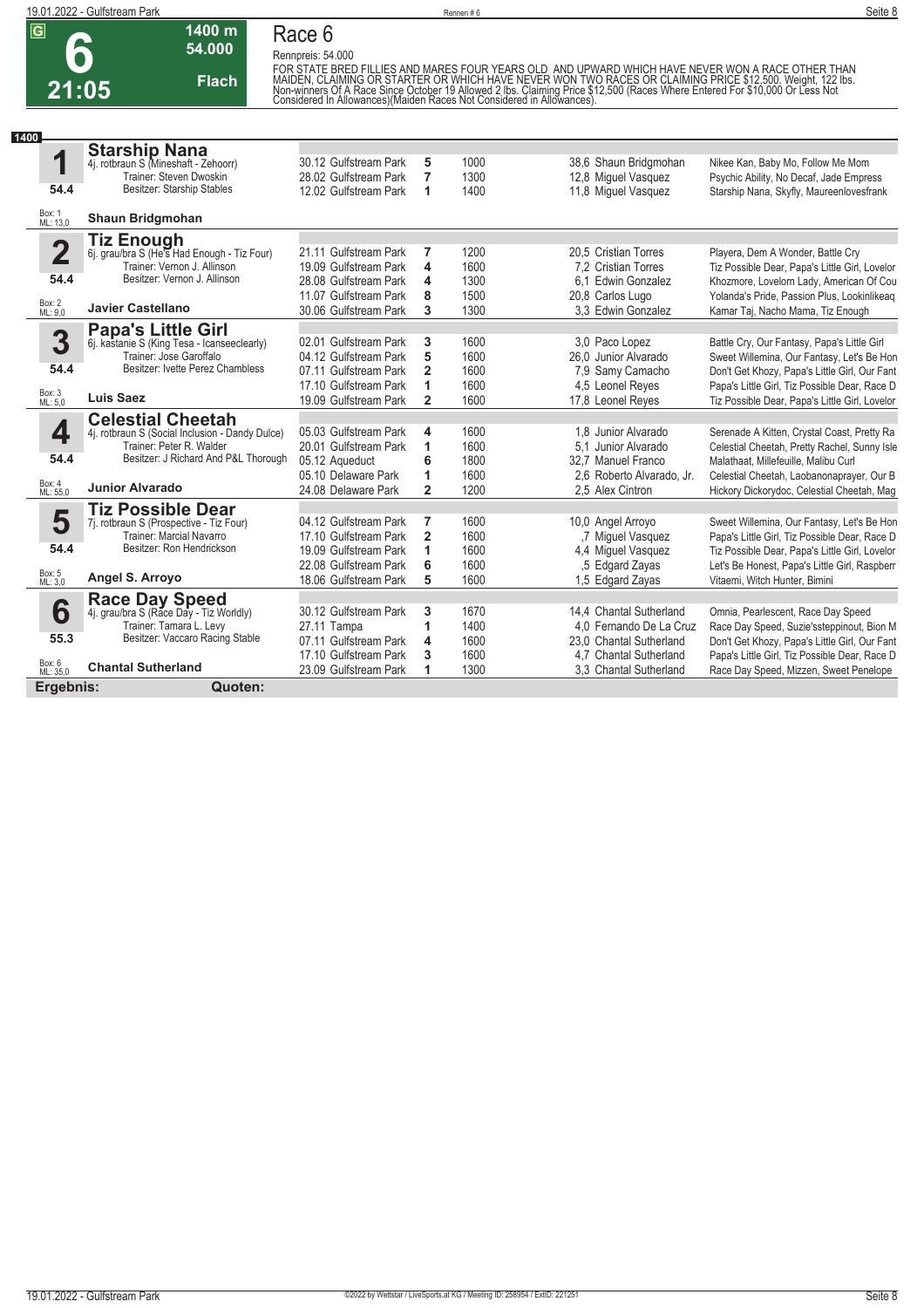**1670 m Race 7**

**7 21:37** **34.000 Flach**

**Rennpreis: 34.000** FOR FILLIES AND MARES FOUR YEARS OLD AND UPWARD WHICH HAVE STARTED FOR A CLAIMING PRICE OF \$16,000 OR LESS<br>SINCE JANUARY 19, 2020. Weight, 122 Ibs. Non-winners Of A Race Other Than Maiden Or Claiming Since October 19 Allo

| 1670               |                                                                           |                        |                         |      |                         |                                               |
|--------------------|---------------------------------------------------------------------------|------------------------|-------------------------|------|-------------------------|-----------------------------------------------|
|                    | <b>Odramark</b>                                                           |                        |                         |      |                         |                                               |
| 1                  | 7j. rotbraun S (Tapizar - Four Point)                                     | 22.12 Gulfstream Park  | $\mathbf{2}$            | 1100 | 2.4 Paco Lopez          | Trevess, Odramark, Nurse Judy                 |
|                    | Trainer: Kelly J. Breen                                                   | 04.12 Gulfstream Park  | 5                       | 1000 | 12.9 Emisael Jaramillo  | Payntdembluesaway, Drop A Hint, Beantow       |
| 54.4               | Besitzer: Llc M And W Stables                                             | 04.11 Gulfstream Park  | $\overline{\mathbf{2}}$ | 1000 | 8,2 Edgard Zayas        | Palomita, Odramark, All Quality               |
|                    |                                                                           | 25.09 Monmouth Park    | 6                       | 1100 | 3,5 Ferrin Peterson     | Shasta Star, Auldwood Lane, Athwaaq           |
| Box: 1<br>ML: 6,0  | Paco Lopez                                                                | 23.08 Cnl              | 1                       | 1000 | 3,2 Miguel Vasquez      | Odramark, Momentous Miss, Envied              |
|                    |                                                                           |                        |                         |      |                         |                                               |
| $\overline{2}$     | <b>Flying Black</b><br>4j. dunkelbr S (Not This Time - Candystand)        | 22.12 Gulfstream Park  | 1                       | 1670 | 1,9 Miguel Vasquez      | Flying Black, Katz A Dream, Isla Bonita       |
|                    | Trainer: Luis M. Ramirez                                                  | 20.11 Gulfstream Park  | 1                       | 1670 | 5,8 Miguel Vasquez      | Flying Black, Emirates Affair, Rosa Star      |
| 55.3               | Besitzer: LIc Pinnacle Racing Stable                                      | 10.09 Gulfstream Park  | 2                       | 1600 | 1,3 Samy Camacho        | Brody's Honor, Flying Black, Karenville       |
|                    |                                                                           | 15.08 Gulfstream Park  | 1                       | 1600 | ,9 Samy Camacho         | Flying Black, Panotti, Promise Me             |
| Box: 2<br>ML: 5,0  | <b>Miguel Angel Vasquez</b>                                               | 09.07 Gulfstream Park  | $\overline{2}$          | 1500 | 8,6 Samy Camacho        | Lady Jae, Flying Black, B C Belle             |
|                    |                                                                           |                        |                         |      |                         |                                               |
|                    | <b>Lookinlikeaqueen</b><br>6j. dunkelbr S (Lookin At Lucky - Rockandrollq |                        |                         |      |                         |                                               |
| 3                  |                                                                           | 24.12 Gulfstream Park  | 1                       | 1700 | 4.5 Paco Lopez          | Lookinlikeaqueen, Yolanda's Pride, Causing    |
|                    | Trainer: Saul Matos<br>Besitzer: John D. Ball                             | 08.12 Gulfstream Park  | 6                       | 1700 | 34,0 Leonel Reyes       | Sweet Serenade, Serenade A Kitten, Grand      |
| 54.4               |                                                                           | 30.10 Gulfstream Park  | $\overline{7}$          | 1700 | 2,8 Samy Camacho        | Fate Of Ophelia, Cultured, Isadorable Aida    |
|                    |                                                                           | 01.10 Gulfstream Park  | 1                       | 1670 | 2,5 Samy Camacho        | Lookinlikeaqueen, Kate's Kingdom, Centsle     |
| Box: 3<br>ML: 55,0 | <b>Tyler Gaffalione</b>                                                   | 29.08 Gulfstream Park  | 3                       | 1600 | 3,1 Leonel Reyes        | Corey, Madeira Wine, Lookinlikeaqueen         |
|                    | <b>Current Situation</b>                                                  |                        |                         |      |                         |                                               |
| 4                  | 5j. rotbraun S (Carpe Diem - Class With A K)                              | 16.12 Gulfstream Park  | 1                       | 1700 | 3.0 Luis Saez           | Current Situation, All About Kathern, Magicg  |
|                    | Trainer: John C. Servis                                                   | 18.10 Parx Racing      | 5                       | 1700 | 2.3 Frankie Pennington  | Gold Included, Gold Rush Kizzie, Boomeran     |
| 54.4               | Besitzer: Llc Av Enterprises                                              | 12.09 Monmouth Park    | $\overline{7}$          | 1700 | 31,5 Abner Adorno       | Deciding Vote, L'indiscret, Tahitian Breeze   |
|                    |                                                                           | 13.07 Parx Racing      | 5                       | 1600 | 5,6 Jorge Vargas, Jr.   | Ninetypercentbrynn, Peyton Elizabeth, Enou    |
| Box: 4<br>ML: 6,0  | <b>Luis Saez</b>                                                          | 22.06 Parx Racing      | 4                       | 1700 | 2,5 Paco Lopez          | Double Doink, Peyton Elizabeth, Global Am     |
|                    | <b>On A Tour</b>                                                          |                        |                         |      |                         |                                               |
| 5                  | 4j. rotbraun S (Tourist - Wraith)                                         | 14.10 Presque Isle Dow | 1                       | 1670 | 1,0 Pablo Morales       | On A Tour, Joyful Praise, Working Overtime    |
|                    | Trainer: Gerald E. Brooks                                                 | 05.10 Presque Isle Dow | 1                       | 1670 | ,6 Pablo Morales        | On A Tour, Double Dot, Big Liz                |
| 54.4               | Besitzer: Gerald E. Brooks                                                | 21.09 Presque Isle Dow | 3                       | 1670 | ,4 Scott Spieth         | Watch Me Tango, Keypit, On A Tour             |
|                    |                                                                           | 02.09 Presque Isle Dow | $\mathbf{2}$            | 1670 | 1.0 Scott Spieth        | Patsy's Big Girl, On A Tour, Joyful Praise    |
| Box: 5<br>ML: 16,0 | <b>Chantal Sutherland</b>                                                 | 12.08 Saratoga         | 5                       | 1400 | 6,2 Irad Ortiz, Jr.     | Take It Off, Malibu Luna, Hollywood Gina      |
|                    |                                                                           |                        |                         |      |                         |                                               |
| 6                  | <b>Midnight Bella</b><br>5j. rotbraun S (Midnight Lute - Awesome Bella)   | 22.12 Gulfstream Park  | 4                       | 1670 | 3.6 Junior Alvarado     | Appointed, Wonder Blondy, Destinique          |
|                    | Trainer: William Tharrenos                                                | 20.11 Gulfstream Park  | 6                       | 1700 | 2,2 Miguel Vasquez      | Pearlescent, Wonder Blondy, Fantastic King    |
| 54.4               | Besitzer: Frank Russo                                                     | 30.10 Gulfstream Park  | 4                       | 1700 | 2,3 Jermaine Bridgmohan | Fate Of Ophelia, Cultured, Isadorable Aida    |
|                    |                                                                           | 24.10 Gulfstream Park  | 5                       | 1670 | 9,3 Jermaine Bridgmohan | Kahiko, Lovely Luvy, Zarina                   |
| Box: 6<br>ML: 9,0  | <b>Junior Alvarado</b>                                                    | 05.10 Presque Isle Dow | $\overline{2}$          | 1670 | 8,3 Mario Pino          | Vip Nation, Midnight Bella, Darcy Mae         |
|                    | <b>Playera</b>                                                            |                        |                         |      |                         |                                               |
| 7                  | 4j. rotbraun S (He's Had Enough - Angel Drea                              | 11.12 Gulfstream Park  | 6                       | 1200 | 11,9 Miguel Vasquez     | We Miss Susie, Wild America, My Destiny       |
|                    | Trainer: Rodolfo Garcia                                                   | 21.11 Gulfstream Park  | 1                       | 1200 | 33,6 Miguel Vasquez     | Playera, Dem A Wonder, Battle Cry             |
| 55.3               | Besitzer: Lone Stable                                                     | 17.10 Gulfstream Park  | 4                       | 1600 | 14,4 Samy Camacho       | Papa's Little Girl, Tiz Possible Dear, Race D |
|                    |                                                                           | 26.09 Gulfstream Park  | 3                       | 1200 | 6,1 Samy Camacho        | La Chica Lateral, Mackenzie's Girl, Playera   |
| Box: 7<br>ML: 16,0 | Jesus M. Rios                                                             | 29.08 Gulfstream Park  | 1                       | 1200 | 2,3 Miguel Vasquez      | Playera, Simplify, Bargainaire                |
|                    | <b>Isadorable Aida</b>                                                    |                        |                         |      |                         |                                               |
| 8                  | 6j. rotbraun S (Temple City - Ms Isadorable)                              | 29.12 Gulfstream Park  | 4                       | 1600 | 3,8 Paco Lopez          | Tik Tok Famous, Caroline's Story, Applecro    |
|                    | Trainer: J. David Braddy                                                  | 04.12 Gulfstream Park  | 5                       | 1700 | 16,3 Junior Alvarado    | Sugar Fix, Passion Plus, Whimsical Muse       |
| 54.4               | Besitzer: Champion Equine Llc                                             | 30.10 Gulfstream Park  | 3                       | 1700 | 4,3 Miguel Vasquez      | Fate Of Ophelia, Cultured, Isadorable Aida    |
|                    |                                                                           | 03.10 Gulfstream Park  | 2                       | 1670 | 9,0 Samy Camacho        | All Quality, Isadorable Aida, Free Data       |
| Box: 8<br>ML: 45,0 | <b>Javier Castellano</b>                                                  | 12.09 Gulfstream Park  | 1                       | 1600 | 1,9 Miguel Vasquez      | Isadorable Aida, Afficionado, Little Bit Good |
|                    |                                                                           |                        |                         |      |                         |                                               |
| 9                  | <b>Bayou Belle</b>                                                        | 21.11 Woodbine         | 3                       | 1400 | 14,8 Keveh Nicholls     | Pilot Episode, Reinforced, Bayou Belle        |
|                    | 5j. grau/bra S (Silver Max - Honey Ryder)<br>Trainer: Martin Drexler      | 07.11 Woodbine         | 8                       | 1700 | 9,4 Keveh Nicholls      | Dreidel, Sweet Serenade, Transient            |
| 54.4               | Besitzer: Bruno Schickedanz                                               | 23.10 Woodbine         | 1                       | 1300 | 2.5 Keveh Nicholls      | Bayou Belle, Grateful Praise, Queen's Spee    |
|                    |                                                                           | 24.09 Woodbine         | 1                       | 1700 | 1.4 Keveh Nicholls      | Bayou Belle, Text Me Up, Candy's Dream        |
| Box: 9<br>ML: 11,0 | Julien R. Leparoux                                                        | 19.08 Woodbine         | 4                       | 1700 | 6,4 Keveh Nicholls      | Teacher's Pet, November Fog, Ann Of Clev      |
| Ergebnis:          | Quoten:                                                                   |                        |                         |      |                         |                                               |
|                    |                                                                           |                        |                         |      |                         |                                               |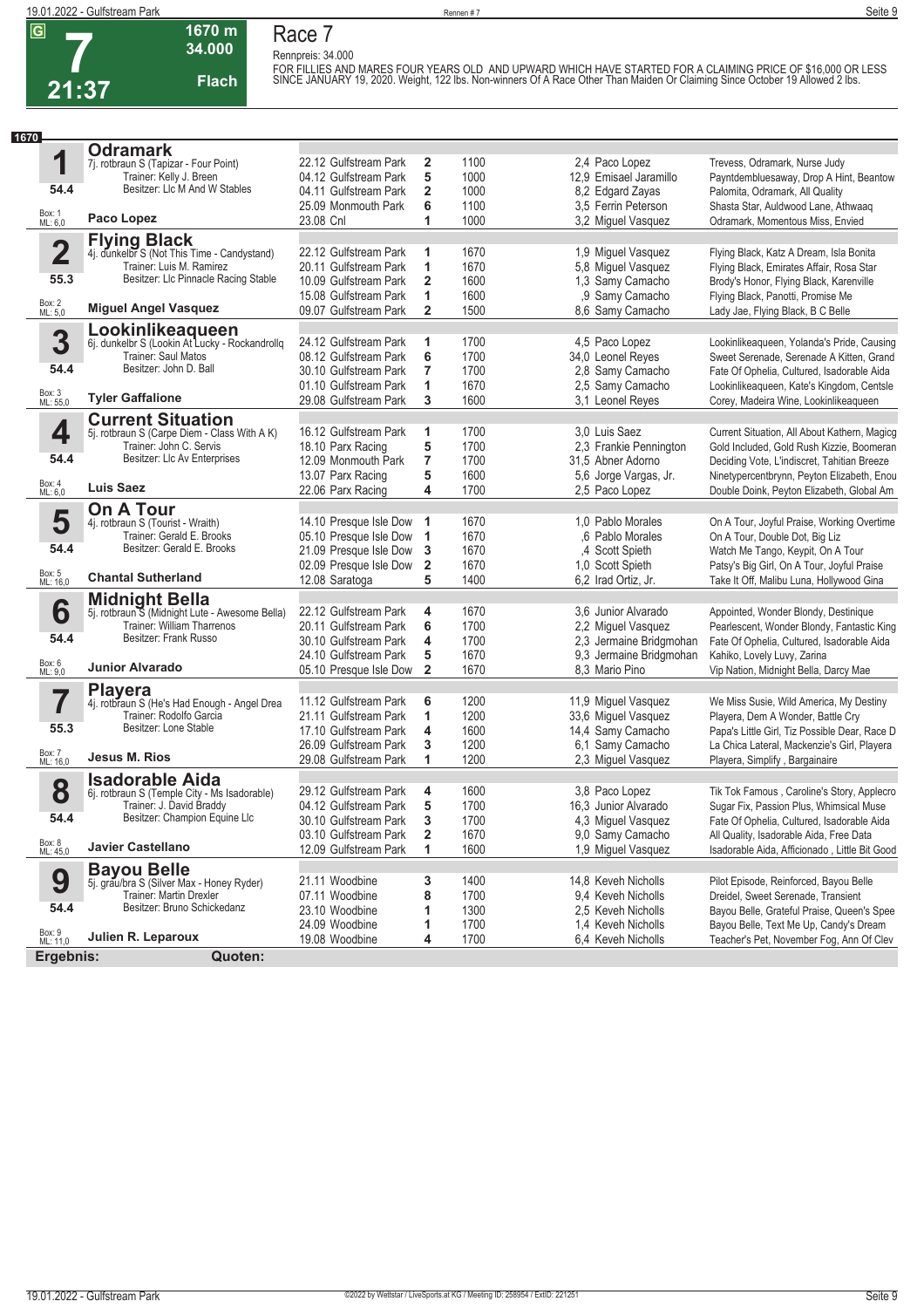|                                               | 19.01.2022 - Gulfstream Park                                                                                                                            |                                                                                              |                                   | Rennen #8                    |                                                                                         | Seite 10                                                                                                                                                                                                                               |
|-----------------------------------------------|---------------------------------------------------------------------------------------------------------------------------------------------------------|----------------------------------------------------------------------------------------------|-----------------------------------|------------------------------|-----------------------------------------------------------------------------------------|----------------------------------------------------------------------------------------------------------------------------------------------------------------------------------------------------------------------------------------|
| $\overline{\mathsf{G}}$<br>$\bullet$<br>22:11 | $1000$ m<br>61.000<br><b>Flach</b>                                                                                                                      | Race 8<br>Rennpreis: 61.000                                                                  |                                   |                              |                                                                                         | FOR THREE YEAR OLDS WHICH HAVE NEVER WON \$10,000 ONCE OTHER THAN MAIDEN, CLAIMING, STARTER OR STATE BRED<br>ALLOWANCE OR WHICH HAVE NEVER WON TWO RACES OR CLAIMING PRICE \$75,000. Weight, 122 lbs. Non-winners Of A Race<br>Other T |
| 1000                                          |                                                                                                                                                         |                                                                                              |                                   |                              |                                                                                         |                                                                                                                                                                                                                                        |
| 1<br>53.5                                     | <b>Pure Speight</b><br>3j. grau/bra H <sup>'</sup> (Speightstown - Pure Elation)<br>Trainer: Carlos Luis Perez<br>Besitzer: Clap Embroidery             | 15.10 Gulfstream Park<br>14.08 Gulfstream Park                                               | 1<br>3                            | 1100<br>1000                 | 2,8 Samy Camacho<br>4,6 Samy Camacho                                                    | Pure Speight, Glorious Business, Crafty Cru<br>Trikitraki, Frosted Armour, Pure Speight                                                                                                                                                |
| Box: 1<br>ML: 11,0                            | Angel S. Arroyo                                                                                                                                         |                                                                                              |                                   |                              |                                                                                         |                                                                                                                                                                                                                                        |
| $\overline{2}$<br>54.4                        | <b>Hope In Him</b><br>3j. rotbraun H (Chitu - Satan's Mistress)<br>Trainer: Joseph F. Orseno<br>Besitzer: Llc Breeze Easy                               | 30.10 Keeneland<br>31.07 Gulfstream Park<br>04.06 Gulfstream Park                            | 7<br>6<br>1                       | 1200<br>1200<br>900          | 25.5 Javier Castellano<br>1.6 Samy Camacho<br>1.1 Edwin Gonzalez                        | Nakatomi, My Prankster, Chattalot<br>Cajun's Magic, Dean Delivers, Gold Special<br>Hope In Him, Lightening Larry, Fivefive Six                                                                                                         |
| Box: 2<br>ML: 9,0                             | <b>Javier Castellano</b>                                                                                                                                |                                                                                              |                                   |                              |                                                                                         |                                                                                                                                                                                                                                        |
| 3<br>54.4                                     | <b>Mogalu</b><br>3j. dunkelbr H (Twirling Candy - Cherub)<br>Trainer: Jr. Victor Barboza<br>Besitzer: Lugamo Racing Stable Llc                          | 18.12 Gulfstream Park<br>29.10 Gulfstream Park                                               | 1<br>$\overline{2}$               | 1000<br>1000                 | 3.8 Emisael Jaramillo<br>6.4 Emisael Jaramillo                                          | Mogalu, Jinxed, Swift Dancer<br>Always Gambling, Mogalu, Kanthartana                                                                                                                                                                   |
| Box: 3<br>ML: 45,0                            | <b>Emisael Jaramillo</b>                                                                                                                                |                                                                                              |                                   |                              |                                                                                         |                                                                                                                                                                                                                                        |
| 4<br>54.4                                     | <b>Barone Cesco</b><br>3j. rotbraun H (Klimt - Very Very)<br>Trainer: Antonio Sano<br>Besitzer: Cammarota Racing Llc                                    | 03.12 Gulfstream Park 10<br>28.10 Gulfstream Park<br>25.09 Gulfstream Park<br>20.08 Saratoga | $\overline{\mathbf{2}}$<br>3<br>9 | 1500<br>1100<br>1000<br>1100 | 35,3 Emisael Jaramillo<br>2,3 Edgard Zayas<br>3.5 Emisael Jaramillo<br>20,6 Eric Cancel | Red Danger, Speaking Scout, Biz Biz Buzz<br>Trikitraki, Barone Cesco, Full Disclosure<br>Last Leaf, Nerve, Barone Cesco<br>Averly Jane, Pure Panic, Overbore                                                                           |
| Box: 4<br>ML: 55,0                            | <b>Luis Saez</b>                                                                                                                                        | 06.08 Saratoga                                                                               | 1                                 | 1100                         | 11.3 Eric Cancel                                                                        | Barone Cesco, Emma's Waltz, King Of Holly                                                                                                                                                                                              |
| 5<br>53.5                                     | <b>Classicstateofmind</b><br>3j. dunkelbr H (Classic Empire - Stormandapra<br>Trainer: Jose Francisco D'Angelo<br>Besitzer: Maritza Jfg Thoroughbreds A | 08.12 Gulfstream Park<br>24.09 Gulfstream Park<br>04.09 Gulfstream Park                      | 1<br>3<br>4                       | 1000<br>1300<br>1200         | 3.1 Paco Lopez<br>9,0 Miguel Vasquez<br>10,7 Miguel Vasquez                             | Classicstateofmind, Living Water, Magniloqu<br>White Abarrio, Logico, Classicstateofmind<br>Little Vic, Superstitieux, Mitico                                                                                                          |
| Box: 5<br>ML: 4,0                             | Paco Lopez                                                                                                                                              |                                                                                              |                                   |                              |                                                                                         |                                                                                                                                                                                                                                        |
| 6<br>54.4                                     | <b>Tops The Chart</b><br>3j. rotbraun W (Maclean's Music - Possibility)<br>Trainer: Jr. Jorge Duarte<br>Besitzer: Colts Neck Stables Llc                | 13.11 Laurel Park<br>25.09 Monmouth Park<br>10.09 Laurel Park                                | 6<br>1<br>$\overline{2}$          | 1200<br>1100<br>1200         | 7,8 Jevian Toledo<br>1.2 Gerardo Corrales<br>2,7 Jevian Toledo                          | Local Motive, Beast Or Famine, No Sabe N<br>Tops The Chart, That's Right, Rhumjar<br>Home Brew, Tops The Chart, Slaats                                                                                                                 |
| Box: 6<br>ML: 9,0                             | <b>Rafael Manuel Hernandez</b>                                                                                                                          |                                                                                              |                                   |                              |                                                                                         |                                                                                                                                                                                                                                        |
| 54.4                                          | Lucci<br>3j. dunkelbr H (Not This Time - Lucky'stormwa<br>Trainer: Wesley A. Ward<br>Besitzer: For The People Racing Stabl                              | 17.06 Asc<br>09.05 Belmont Park                                                              | 5<br>1                            | 1000<br>1000                 | 7,0 John Velazquez<br>1,2 John Velazquez                                                | Perfect Power, Go Bears Go (Ire), Project<br>Lucci, Speak Unity, Riot House                                                                                                                                                            |
| Box: 7<br>ML: 35,0<br>Ergebnis:               | <b>Tyler Gaffalione</b><br>Quoten:                                                                                                                      |                                                                                              |                                   |                              |                                                                                         |                                                                                                                                                                                                                                        |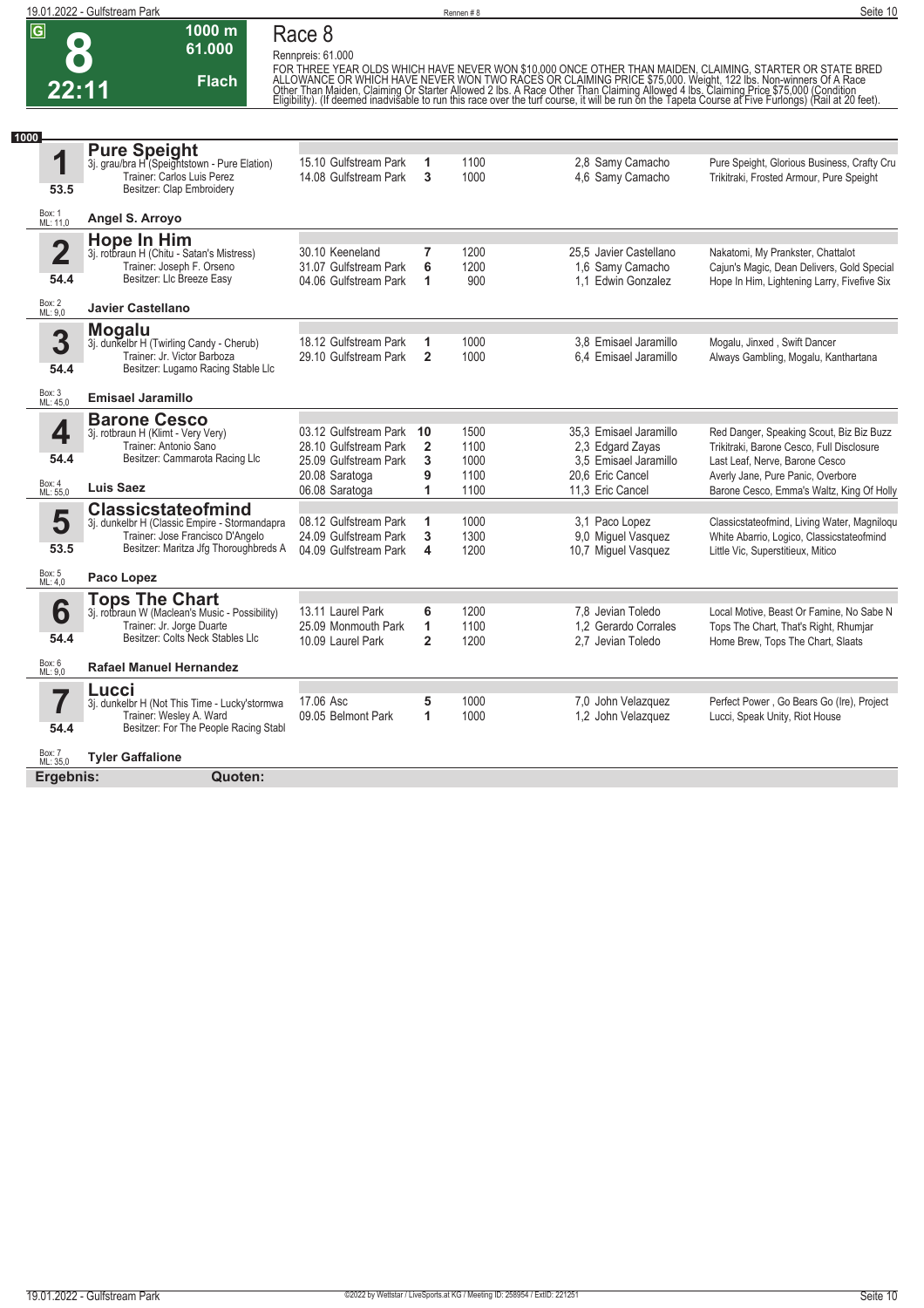**9**

**Race 9 Rennpreis: 43.000**

**1000 m 43.000 Flach**

**FOR MAIDENS, FILLIES THREE YEARS OLD FLORIDA-BRED, OR MAIDENS CLAIMING PRICE \$50,000. Weight, 120 lbs. Claiming Price \$50,000.** 

| 22:42                   | <b>Flach</b>                                                                     | Price \$50,000.                                |                     |              |                                               |                                                                                           |
|-------------------------|----------------------------------------------------------------------------------|------------------------------------------------|---------------------|--------------|-----------------------------------------------|-------------------------------------------------------------------------------------------|
| 1000                    |                                                                                  |                                                |                     |              |                                               |                                                                                           |
|                         | <b>Call Me Penny</b><br>3j. kastanie S (First Samurai - Exposure)                |                                                |                     |              |                                               |                                                                                           |
| 1                       |                                                                                  | 10.12 Turfway Park                             | 11                  | 1200         | 42,2 Agustin Gomez                            | Beautiful Empire, Storm Kiss, Q Bond                                                      |
|                         | Trainer: Eduardo Caramori                                                        | 11.11 Indiana Downs                            | 3                   | 1100         | 2,7 Agustin Gomez                             | Como Square, Friend, Call Me Penny                                                        |
| 51.3                    | Besitzer: Llc Go-To-Toga Racing                                                  | 15.10 Keeneland                                | 4                   | 1200         | 36,5 Agustin Gomez                            | Murgatroyd, Mrs. Nushi, Becauseofthebrave                                                 |
| Box: 1<br>ML: 21,0      | <b>Franklin Calles</b>                                                           |                                                |                     |              |                                               |                                                                                           |
|                         | <b>Devilly</b>                                                                   |                                                |                     | 1200         |                                               |                                                                                           |
| $\overline{\mathbf{2}}$ | 3j. rotbraun <sup>5</sup> (Noble Mission - Recoupe)<br>Trainer: Michael J. Maker | 09.12 Turfway Park<br>24.10 Keeneland          | 3<br>8              | 1100         | 2,2 Joseph Talamo<br>7.4 Adam Beschizza       | Iggy Bigs, Hideki, Devilly<br>Bali Del Sol, Madelyn's Magic, Vialetto                     |
| 54.4                    | Besitzer: Charred Oak Stables                                                    | 02.10 Cd                                       | 7                   | 1400         | 6.0 Adam Beschizza                            | Knowing Glance, Not So Close, Four Dawn                                                   |
| Box: 2<br>ML: 6,0       | <b>Luis Saez</b>                                                                 | 04.09 Ellis Park                               | $\overline{2}$      | 1100         | 1,6 Adam Beschizza                            | Blazing Summer, Devilly, High Meadows                                                     |
|                         | <b>Gate Closure</b>                                                              |                                                |                     |              |                                               |                                                                                           |
| 3                       | 3j. kastanie S (Arrogate - Moyne Abbey)                                          |                                                |                     |              |                                               |                                                                                           |
|                         | Trainer: Jr. Jorge Duarte                                                        |                                                |                     |              |                                               |                                                                                           |
| 54.4                    | Besitzer: Colts Neck Stables Llc                                                 |                                                |                     |              |                                               |                                                                                           |
| Box: 3<br>ML: 9,0       | <b>Rafael Manuel Hernandez</b>                                                   |                                                |                     |              |                                               |                                                                                           |
|                         | <b>Always A Party</b>                                                            |                                                |                     |              |                                               |                                                                                           |
| 4                       | 3j. rotbraun S (Munnings - Indy Annestesia)<br>Trainer: Todd A. Pletcher         | 10.07 Monmouth Park<br>04.06 Monmouth Park     | 5                   | 1000         | 1,4 Paco Lopez                                | Charged Temp, Captainsdaughter, Two Sid                                                   |
| 54.4                    | Besitzer: Repole Stable                                                          | 14.04 Kee                                      | 7<br>3              | 900<br>1200  | 1.6 Hector Diaz, Jr.<br>2.6 Javier Castellano | Rosemary Potatoes, Disco Ebo, Continental<br>Firm Resolve, Batoff Mountain, Always A Pa   |
|                         |                                                                                  | 25.02 Gp                                       | 3                   | 1000         | 26.8 Jesus Castanon                           | Crimson Glory, Lexie G., Always A Party                                                   |
| Box: 4<br>ML: 5,0       | <b>Tyler Gaffalione</b>                                                          | 27.01 Gp                                       | 9                   | 1600         | 13,2 Jeffrey Sanchez                          | Prize Catch, Star Of The Town, Cosset                                                     |
|                         | <b>R Girl's Werth It</b>                                                         |                                                |                     |              |                                               |                                                                                           |
| 5                       | 3j. kastanie S (Uncaptured - Valid Concorde)                                     | 18.11 Gulfstream Park                          | $\overline{2}$      | 1100         | 3.2 Marcos Meneses                            | Leviosa, R Girl's Werth It, Awesome Apeal                                                 |
| 54.4                    | Trainer: Jr. Edward Plesa<br>Besitzer: East Coast Partners                       | 30.09 Gulfstream Park                          | 5                   | 1100         | 1.4 Marcos Meneses                            | Strategy Queen, Empress Ellie, Moon Party                                                 |
| Box: 5<br>ML: 6,0       | Paco Lopez                                                                       |                                                |                     |              |                                               |                                                                                           |
|                         | <b>Mandorla</b>                                                                  |                                                |                     |              |                                               |                                                                                           |
| 6                       | 3j. rotbraun S (Practical Joke - Rubytheheartst                                  | 09.01 Gulfstream Park                          | 6                   | 1200         | 14,1 Javier Castellano                        | Stellar Ride, Veterans Highway, Customer                                                  |
|                         | Trainer: Antonio Sano                                                            | 05.12 Gulfstream Park                          | 4                   | 1200         | 22,4 Miguel Vasquez                           | Poiema, Liam's Kiss, Fulton Market                                                        |
| 54.4                    | Besitzer: Cairoli Racing Stable And Ma                                           | 03.01 Charles Town                             | 7                   | 1400         | 1100,0 Larry Reynolds                         | Coastal Drive, Golden Hall, Pleasant Run                                                  |
| Box: 6<br>ML: 13,0      | <b>Emisael Jaramillo</b>                                                         | 28.11 Charles Town                             | 6<br>3              | 1400         | 1650,0 Arnaldo Bocachica                      | The Elevator, Song For Nicole, Wink At The                                                |
|                         |                                                                                  | 01.11 Laurel Park                              |                     | 1200         | 600.0 Luis Garcia                             | Flying Posse, Done Done Done, Mandorla                                                    |
| 7                       | <b>Shootlikeagirl</b><br>3j. dunkelbr S (Flatter - Zehoorr)                      |                                                |                     |              |                                               |                                                                                           |
| I                       | Trainer: Mark E. Casse                                                           |                                                |                     |              |                                               |                                                                                           |
| 54.4                    | Besitzer: Inc. Rustlewood Farm                                                   |                                                |                     |              |                                               |                                                                                           |
| Box: 7<br>ML: 11,0      | <b>Miguel Angel Vasquez</b>                                                      |                                                |                     |              |                                               |                                                                                           |
|                         | <b>Perfect Provision</b>                                                         |                                                |                     |              |                                               |                                                                                           |
| 8                       | 3j. rotbraun S (Connect - Accomplish First)                                      | 12.12 Gulfstream Park                          | 3                   | 1000         | 5,6 Edgard Zayas                              | Halo Of Fire, Bali Baby, Perfect Provision                                                |
|                         | Trainer: Jr. Saffie A. Joseph                                                    | 23.10 Gulfstream Park                          | 5                   | 1600         | 4,4 Edgard Zayas                              | Mi Negrita, Amani's Image, Pretty Provocati                                               |
| 54.4                    | Besitzer: Legacy Racing Llc                                                      | 23.09 Gulfstream Park<br>13.08 Gulfstream Park | $\overline{2}$<br>3 | 1200<br>1100 | ,7 Edgard Zayas<br>3,0 Samy Camacho           | Love Her Lots, Perfect Provision, Madeforsu<br>Devilette, Chrome Racer, Perfect Provision |
| Box: 8<br>ML: 45,0      | <b>Junior Alvarado</b>                                                           |                                                |                     |              |                                               |                                                                                           |
|                         | <b>Bullet On Tap</b>                                                             |                                                |                     |              |                                               |                                                                                           |
| 9                       | 3j. rotbraun S (Tapiture - Knoxy)                                                | 23.12 Gulfstream Park                          | 2                   | 1100         | 3,1 Miguel Vasquez                            | Firenspice, Bullet On Tap, Jan's Girl                                                     |
|                         | Trainer: Jose Francisco D'Angelo                                                 | 13.11 Cd                                       | $\overline{7}$      | 1100         | 19,8 Corey Lanerie                            | Parlance, Beravina, Icy Stare Down                                                        |
| 54.4                    | Besitzer: Maritza Jfg Thoroughbreds A                                            | 24.09 Gulfstream Park                          | 6                   | 1400         | 2,4 Angel Arroyo                              | Easy Come Easy Go, Sister Lou Ann, Cumu                                                   |
| Box: 9<br>ML: 55,0      | <b>Javier Castellano</b>                                                         | 03.09 Gulfstream Park<br>06.08 Gulfstream Park | 3<br>$\overline{2}$ | 1200<br>1400 | 2,6 Miguel Vasquez<br>3,8 Miguel Vasquez      | Muted, Lady Baffled, Bullet On Tap<br>Mabee Luckynwild, Bullet On Tap, Keen Co            |
|                         | Ergebnis:<br>Quoten:                                                             |                                                |                     |              |                                               |                                                                                           |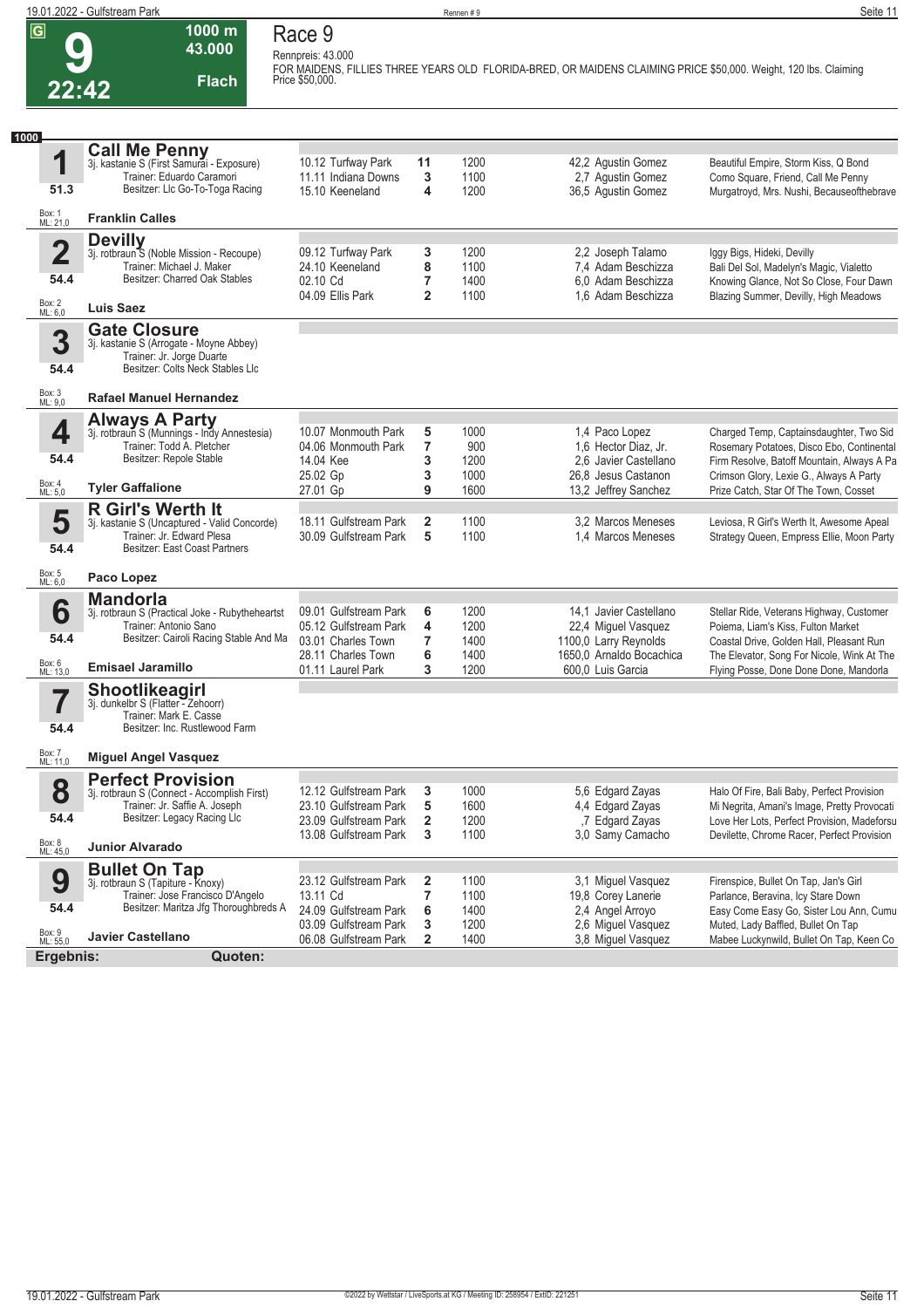**Cala Rossa**

**10**

**23:34**

**1**

**1000**

 $\overline{G}$ 

**Rennpreis: 2.909**



**1000 m**

|                                 |    | Rennen #10   |                                               | Seite 12                                                                                                                        |
|---------------------------------|----|--------------|-----------------------------------------------|---------------------------------------------------------------------------------------------------------------------------------|
| Simulcast from Valparaiso Chile |    |              |                                               |                                                                                                                                 |
|                                 |    |              |                                               |                                                                                                                                 |
| Rennpreis: 2.909                |    |              |                                               | SIMULCAST from Valparaiso, Chile Race #13. To Wager Please ask for Gulfstream Race #10. Handicap, Open, 4 yo's & up, Dist. 1000 |
| meters.                         |    |              |                                               |                                                                                                                                 |
|                                 |    |              |                                               |                                                                                                                                 |
|                                 |    |              |                                               |                                                                                                                                 |
|                                 |    |              |                                               |                                                                                                                                 |
|                                 |    |              |                                               |                                                                                                                                 |
| 30.12 Hch                       | 14 | 1000         | 149,6 Ivan Vargas                             | Mirada Triste, Cian (Chi), Don Anibal (Chi)                                                                                     |
|                                 |    |              |                                               |                                                                                                                                 |
| 16.10 Hch                       | 15 | 1200         | 246,7 Hugo Jimenez                            | Jump Winner, Quiropractica (Chi), Green Is                                                                                      |
| 08.10 Chs                       | 14 | 1100         | 150,3 Hugo Jimenez                            | Walka, Dele Cotele (Chi), Aslan (Chi)                                                                                           |
| 02.10 Hch                       | 12 | 1200         | 218,3 Hugo Jimenez                            | Ascot Lady, Bandera Tricolor (Chi), Entrate                                                                                     |
| 27.09 Chs                       | 9  | 1000         | 217,7 Hugo Jimenez                            | Ascot King, Maguino Star (Chi), Chico Alejo                                                                                     |
|                                 |    |              |                                               |                                                                                                                                 |
| 02.01 Vsc<br>iad                | 10 | 1000         | 128,4 Julio Sarmiento                         | Es Asombroso, Happy Moment (Chi), Dona                                                                                          |
| 22.12 Vsc                       | 13 | 1100         | 51,0 Israel Villagran                         | The Big Chief, Rey Chalo (Chi), Audemars                                                                                        |
| 08.12 Vsc                       |    | 1100         | 5,3 Israel Villagran                          | Mami Kina, La Chivito (Chi), Vaikaba Pay (                                                                                      |
| 15.11 Vsc<br>07.11 Vsc          | 4  | 1100<br>1100 | 10,5 Israel Villagran<br>6,0 Israel Villagran | Kankura Flers, Twizel (Arg), Te Recordare (<br>Hagale Pues, Kankura Flers (Chi), Beleza                                         |

|                         | 6. kastanie S [CL] (Viscount Nelson - Ciudad                                  | 30.12 Hch              | 14                      | 1000         | 149,6 Ivan Vargas                        | Mirada Triste, Cian (Chi), Don Anibal (Chi)                                              |
|-------------------------|-------------------------------------------------------------------------------|------------------------|-------------------------|--------------|------------------------------------------|------------------------------------------------------------------------------------------|
|                         | Trainer: Enrique Simon Lagunas                                                | 16.10 Hch              | 15                      | 1200         | 246,7 Hugo Jimenez                       | Jump Winner, Quiropractica (Chi), Green Is                                               |
| 54.9                    | Besitzer: Brisas De Cautin                                                    | 08.10 Chs              | 14                      | 1100         | 150,3 Hugo Jimenez                       | Walka, Dele Cotele (Chi), Aslan (Chi)                                                    |
|                         |                                                                               | 02.10 Hch              | 12                      | 1200         | 218,3 Hugo Jimenez                       | Ascot Lady, Bandera Tricolor (Chi), Entrate                                              |
| Box: 1<br>ML: 31,0      | Ivan Nicolas Vargas Rodrig                                                    | 27.09 Chs              | 9                       | 1000         | 217,7 Hugo Jimenez                       | Ascot King, Maguino Star (Chi), Chico Alejo                                              |
|                         | <b>Mami Kina</b>                                                              |                        |                         |              |                                          |                                                                                          |
| $\overline{\mathbf{2}}$ | 4j. dunkelbr S [CL] (Awesome Patriot - La Piad                                | 02.01 Vsc              | 10                      | 1000         | 128,4 Julio Sarmiento                    | Es Asombroso, Happy Moment (Chi), Dona                                                   |
|                         | Trainer: Jorge Antonio Gonzalez                                               | 22.12 Vsc              | 13                      | 1100         | 51,0 Israel Villagran                    | The Big Chief, Rey Chalo (Chi), Audemars                                                 |
| 54.0                    | Besitzer: Papi Grande                                                         | 08.12 Vsc              | 1                       | 1100         |                                          | Mami Kina, La Chivito (Chi), Vaikaba Pay (                                               |
|                         |                                                                               | 15.11 Vsc              |                         |              | 5,3 Israel Villagran                     |                                                                                          |
| Box: 2<br>ML: 31,0      | <b>Gerald Andres Rodriguez S</b>                                              |                        | 4                       | 1100         | 10,5 Israel Villagran                    | Kankura Flers, Twizel (Arg), Te Recordare (                                              |
|                         |                                                                               | 07.11 Vsc              | 4                       | 1100         | 6,0 Israel Villagran                     | Hagale Pues, Kankura Flers (Chi), Beleza                                                 |
|                         | <b>Par De Piros</b>                                                           |                        |                         |              |                                          |                                                                                          |
| 3                       | 4j. kastanie H [CL] (Daddy Long Legs - Manol                                  | 08.12 Vsc              | 12                      | 1100         | 90,8 Jose Eyzaguirre                     | Lukaku, California Spring (Chi), Audemars (                                              |
|                         | Trainer: Luis Alberto Machulas                                                | 05.12 Vsc              | 11                      | 1100         | 75,7 Roberto Soto                        | Andrei Bolkonsky, Ultimo Romance (Chi), D                                                |
| 55.8                    | Besitzer: El Mero Mero                                                        | 24.11 Vsc              | 15                      | 1100         | 44,3 Roberto Soto                        | Absheron, A Lo Mejor Si (Chi), Best Call (C                                              |
|                         |                                                                               | 17.11 Vsc              | 1                       | 1100         | 62.4 Roberto Soto                        | Par De Piros, Point Of No Return (Chi), Ma                                               |
| Box: 3<br>ML: 11,0      | <b>Simond Andres Gonzalez H</b>                                               | 03.11 Vsc              | 9                       | 1100         | 15,7 Jose Eyzaguirre                     | No Todo Fue Malo, Pirinpimpin (Chi), Salto                                               |
|                         |                                                                               |                        |                         |              |                                          |                                                                                          |
|                         | <b>Cugarat</b>                                                                |                        |                         |              |                                          |                                                                                          |
| 4                       | 4j. rotbraun H [CL] (California Chrome - Miral)                               | 13.12 Vsc              | 8                       | 1100         | 14,7 Ariel Zuniga                        | Salto Del Huaso, Ron Cubano (Chi), Marqu                                                 |
|                         | Trainer: Marco Antonio Pavez Ochoa                                            | 03.11 Vsc              | 14                      | 1100         | 81,4 Ariel Zuniga                        | Capone, Jardin Del Este (Chi), Carry Me (C)                                              |
| 58.1                    | Besitzer: Haras Sumaya                                                        | 20.10 Vsc              | 10                      | 1100         | 47,6 Ivan Vargas                         | Lavazzi, Sureno Feliz (Chi), Al Hakam (Chi)                                              |
|                         |                                                                               | 08.10 Chs              | 12                      | 1000         | 33,5 Joel Albornoz                       | Bonpatrick, Orizzonti (Chi), Ahora O Nunca                                               |
| Box: 4<br>ML: 31,0      | Ignacio Isaias Valdivia                                                       | 20.09 Vsc              | 11                      | 1400         | 36,0 Joel Albornoz                       | Alexander Selkirk, Maya Ka (Chi), Abshero                                                |
|                         | <b>Es Tremenda</b>                                                            |                        |                         |              |                                          |                                                                                          |
| 5                       | 4j. dunkelbr S [CL] (Seeking The Dia - Edina)                                 | 16.01 Vsc              | 10                      | 1000         | 10,1 Rodrigo Cortes                      | Gracias Por Venir, Lady Violet (Chi), I Am B                                             |
|                         | Trainer: Wilfredo Francisco Mancilla Di                                       | 05.01 Vsc              | 4                       | 1000         | 13.5 Nicolas Ramirez                     |                                                                                          |
| 53.1                    | Besitzer: Hap                                                                 |                        |                         |              |                                          | Por Siempre Ivonne, Indian Wolf (Chi), Luc                                               |
|                         |                                                                               | 02.01 Vsc              | 5                       | 1000         | 11.1 Nicolas Ramirez                     | Es Asombroso, Happy Moment (Chi), Dona                                                   |
|                         |                                                                               | 13.12 Vsc              | 12                      | 1100         | 123,9 Julio Sarmiento                    | Tirrenico, Don Silvio (Chi), Ascot Lady (Chi)                                            |
| Box: 5<br>ML: 31,0      | <b>Lesly Carolina Gonzalez</b>                                                | 08.12 Vsc              | 11                      | 1100         | 83,2 Cristian Salinas                    | Lukaku, California Spring (Chi), Audemars (                                              |
|                         | Tam Tam                                                                       |                        |                         |              |                                          |                                                                                          |
| 6                       | 4j. dunkelbr S [CL] (Tumblebrutus - Dreama)                                   | 05.01 Vsc              | 1                       | 1000         | 1,6 Felipe Henriquez                     | Tam Tam, Kassana (Chi), Garlene (Chi)                                                    |
|                         | Trainer: Alejandro Mauricio Padovani F                                        | 01.01 Hch              | 11                      | 1200         | 27,4 Miguel Gutierrez                    | Forever Mar, Gordita Ruletera (Chi), Tropic                                              |
| 55.8                    | Besitzer: D Y D                                                               | 25.12 Hch              | 8                       | 1000         | 19,9 Miguel Gutierrez                    | Lucero Del Alba, Gass Breezy (Chi), Super                                                |
|                         |                                                                               |                        |                         |              |                                          |                                                                                          |
|                         |                                                                               | 17.12 Chs              | 8                       | 1000         | 22,6 Miguel Gutierrez                    | Reina Patriota, Vuela El Amor (Chi), Pehuaj                                              |
| Box: 6<br>ML: 31,0      | <b>Gustavo Aros</b>                                                           | 11.12 Hch              | 10                      | 1000         | 19,4 Francisco Soto                      | Palabra Cierta, Mayakichi (Chi), Super Isi (                                             |
|                         | <b>Shanghai Express</b>                                                       |                        |                         |              |                                          |                                                                                          |
| 7                       | 6j. grau/bra S [CL] (Shanghai Bobby - Coca Li                                 | 02.01 Vsc              | 1                       | 1000         | 2,0 Jara Molina                          | Shanghai Express, Ascot Home (Chi), Puer                                                 |
|                         | Trainer: Rafael Abraham Bernal                                                | 13.12 Vsc              | 4                       | 1100         | 3.2 Alonso Sancho                        | Villa Serrana, Luca Brasi (Chi), Bobinadora                                              |
| 57.2                    | Besitzer: Ada Faride                                                          | 10.11 Vsc              | 6                       | 1100         | 4,2 Kevin Espina                         | Cypher, Van A Ver (Chi), Villa Serrana (Chi                                              |
|                         |                                                                               |                        |                         |              |                                          |                                                                                          |
|                         | Nicolas Molina                                                                | 20.10 Vsc              | 9                       | 1100         | 4,9 Jaime Medina                         | Cerbero, Don Celindo (Chi), Mercato (Chi)                                                |
| Box: 7<br>ML: 25,0      |                                                                               | 06.10 Vsc              | 7                       | 1100         | 2,7 Jorge Gonzalez                       | Leon Felipe, Fuerte Apache (Chi), Adolf (C)                                              |
|                         | <b>Nebak</b>                                                                  |                        |                         |              |                                          |                                                                                          |
| 8                       | 5j. rotbraun W [CL] (Seeking The Dia - Crystal                                | 16.01 Vsc              | 5                       | 1200         | 30.0 Claudio Poblete                     | Sunny Farm, Regensburg (Chi), El Mechud                                                  |
|                         | Trainer: Oscar Guillermo Escobar                                              | 10.01 Vsc              | 4                       | 1100         | 9.9 Claudio Poblete                      | Marques De Pombal, Don Silvio (Chi), Luck                                                |
| 57.2                    | Besitzer: Tata Gaston                                                         | 05.01 Vsc              | 11                      | 1100         | 40,2 Miguel Fuentes                      | Cypher, Criscat (Chi), Online (Chi)                                                      |
|                         |                                                                               | 02.01 Vsc              | 7                       | 1100         | 28,3 Claudio Poblete                     | No Todo Fue Malo, Capone (Chi), Chambo                                                   |
| Box: 8                  | <b>Claudio Sebastian Poblete</b>                                              |                        |                         |              |                                          |                                                                                          |
| ML: 31,0                |                                                                               | 22.12 Vsc              | 6                       | 1200         | 42,6 Claudio Poblete                     | Sabe Consolar, Xcaret Plus (Chi), Mr Colon                                               |
|                         | <b>Adios</b>                                                                  |                        |                         |              |                                          |                                                                                          |
| 9                       | 5j. rotbraun W [CL] (Seeking The Dia - Parva)                                 | 16.01 Vsc              | 7                       | 1000         | 13.2 Joel Albornoz                       | Gracias Por Venir, Lady Violet (Chi), I Am B                                             |
|                         | Trainer: Carlos Arturo Vasquez Perez                                          | 02.01 Vsc              | $\overline{\mathbf{r}}$ | 1100         | 11,6 Joel Albornoz                       | Maldotti, Mecedor (Chi), Ultimo Romance (                                                |
| 54.9                    | Besitzer: La Bertita                                                          | 22.12 Vsc              | 12                      | 1100         | 6,2 Lara Valdivia                        | Mambo King, Zoondercak (Chi), Roman W                                                    |
|                         |                                                                               | 18.10 Vsc              | 8                       | 1100         | 5.8 Ivan Alvarez                         | Nebak, Gran Torero (Chi), San Simeon (Ch                                                 |
| Box: 9<br>ML: 31,0      | <b>Joel Ismael Albornoz</b>                                                   | 10.10 Vsc              | 8                       | 1100         | 5.2 Jaime Medina                         | Until Sunrise, Lord Daddy (Chi), Brandenbu                                               |
|                         |                                                                               |                        |                         |              |                                          |                                                                                          |
|                         | <b>Hermano Fiel</b>                                                           |                        |                         |              |                                          |                                                                                          |
| 1<br>U                  | 7j. rotbraun H [CL] (Seville - Queen Dance)<br>Trainer: Rafael Abraham Bernal | 05.01 Vsc              | 9                       | 1100         | 8,5 Jara Molina                          | Seysee, Potro Lider (Chi), Cielo Brillante (C                                            |
|                         |                                                                               | 27.12 Vsc              | 2                       | 1200         | 4.0 Moises Donoso                        | Red Blossom, Hermano Fiel (Chi), Old Bob                                                 |
| 53.1                    | Besitzer: Jorquera's                                                          | 22.12 Vsc              | 4                       | 1100         | 43,0 Moises Donoso                       | The Clover, Canastero (Chi), Old Bob (Chi)                                               |
|                         |                                                                               | 15.12 Vsc              | 8                       | 1100         | 48.8 Moises Donoso                       | Agua Del Rio, Red Blossom (Chi), Old Bob                                                 |
| Box: 10<br>ML: 11,0     | Jorge Eduardo Zuniga Diaz                                                     | 08.12 Vsc              | 9                       | 1100         | 12,7 Moises Donoso                       | Entrate Nunca, Sociegate Papurri (Chi), OI                                               |
|                         |                                                                               |                        |                         |              |                                          |                                                                                          |
|                         | <b>Gran Romano</b>                                                            |                        |                         |              |                                          |                                                                                          |
| 1                       | 5j. dunkelbr H [CL] (Constitution - Piazza Rom                                | 02.01 Vsc              | 7                       | 1000         | 11,0 Luis Rodriguez                      | Es Asombroso, Happy Moment (Chi), Dona                                                   |
|                         | Trainer: Wilfredo Francisco Mancilla Di                                       | 16.12 Hch              | 8                       | 1000         | 9,3 Luis Rodriguez                       | Filolao, Mocita Callasi (Chi), Don Anibal (C                                             |
| 54.0                    | Besitzer: David Vergara                                                       | 24.11 Vsc              | $\overline{\mathbf{r}}$ | 1100         | 3,3 Luis Rodriguez                       | Al Mar, Lokomia (Chi), Seysee (Chi)                                                      |
|                         |                                                                               | 03.11 Vsc              | 4                       | 1100         | 16,0 Luis Rodriguez                      | Bar Tender, Emir Sureno (Chi), Bachata Ro                                                |
| Box: 11<br>ML: 5,0      | Jaime Fabian Medina                                                           | 20.10 Vsc              | 8                       | 1100         | 21,2 Luis Rodriguez                      | Jose Mario, Justice Divine (Chi), Gran Terr                                              |
|                         |                                                                               |                        |                         |              |                                          |                                                                                          |
|                         | Gol De Lejos                                                                  | 04.06 Chs              | 4                       | 1000         | 23,0 Ramos Urbina                        | Uno Cero, Mejor Del Lote (Chi), Bordel Aim                                               |
|                         | 5j. rotbraun W [CL] (Boboman - Gifted)                                        |                        |                         |              |                                          |                                                                                          |
| 54.0                    | Trainer: Juan Pablo Rodriguez Elizond                                         | 24.05 Chs              | 11                      | 1000         | 18,9 Jesus Pimentel                      | Shapovalov, Passion For You (Chi), Por Int                                               |
|                         |                                                                               |                        |                         |              |                                          |                                                                                          |
|                         | Besitzer: Cassiopeia                                                          | 10.05 Chs              | 8                       | 1000         | 24,5 Jara Molina                         | Estallido, Shapovalov (Chi), Passion For Yo                                              |
| Box: 12<br>ML: 7,0      | Benjamin Alonso Sancho E                                                      | 26.09 Hch<br>05.09 Hch | 7<br>9                  | 1200<br>1000 | 125,0 Wilbert Leon<br>36,7 Bernardo Leon | First Constitution, Perico Forever (Chi), And<br>Rey Palmeno, Gas Monkey (Chi), Mr Winst |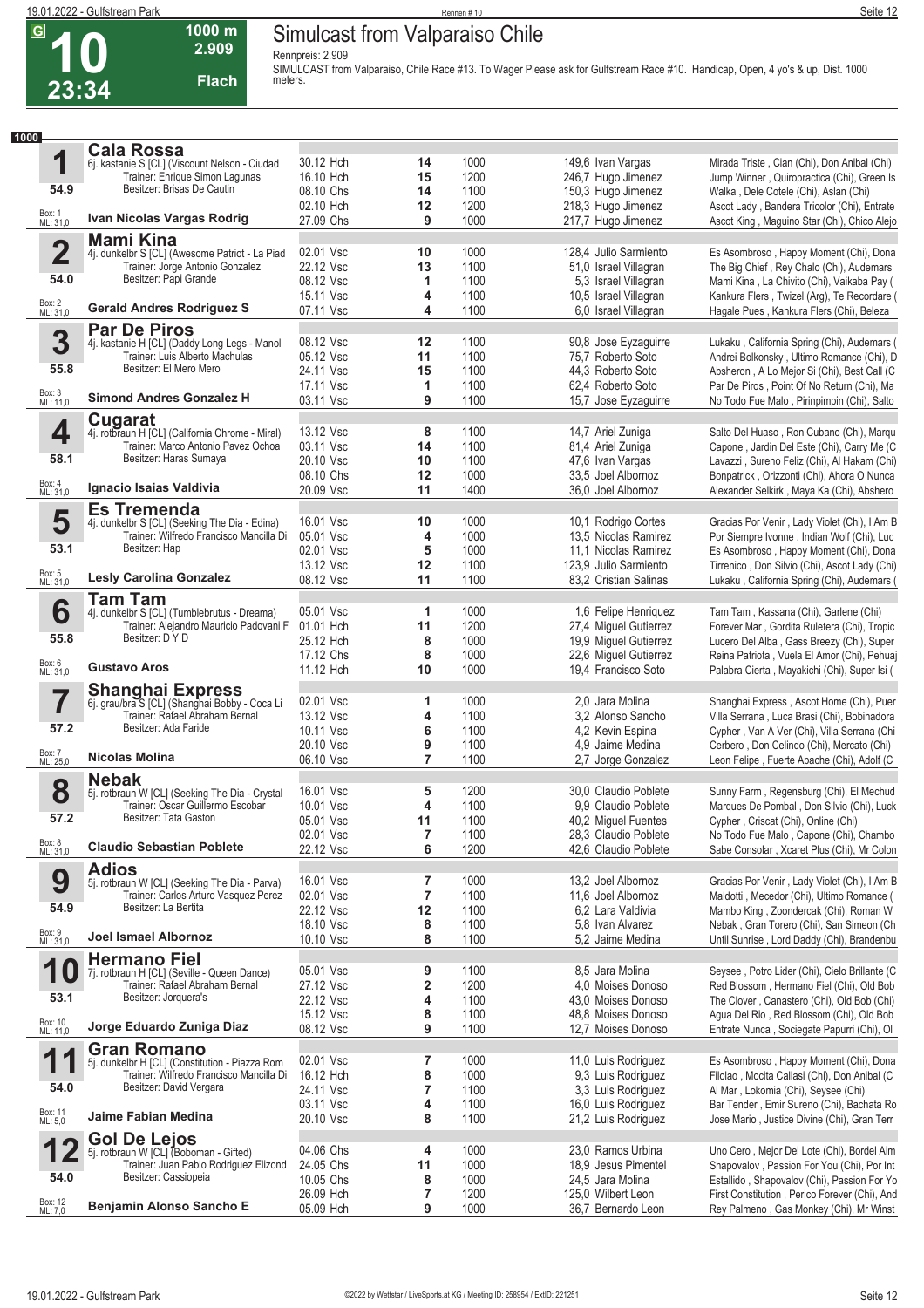**10**

 $\overline{G}$ 

**23:34**

**Simulcast from Valparaiso Chile Rennpreis: 2.909**

**1000 m 2.909 Flach**

**SIMULCAST from Valparaiso, Chile Race #13. To Wager Please ask for Gulfstream Race #10. Handicap, Open, 4 yo's & up, Dist. 1000 meters.** 

|                     | <b>San Simeon</b>                                                           |           |                |      |      |                           |                                               |
|---------------------|-----------------------------------------------------------------------------|-----------|----------------|------|------|---------------------------|-----------------------------------------------|
|                     | rotbraun H [CL] (Intidab - Hiraasa)                                         | 16.01 Vsc | 6              | 1200 | 69.1 | <b>Miguel Fuentes</b>     | Sunny Farm, Regensburg (Chi), El Mechud       |
|                     | Trainer: Oscar Guillermo Escobar                                            | 10.01 Vsc | 10             | 1100 | 69.1 | <b>Miquel Fuentes</b>     | Marques De Pombal, Don Silvio (Chi), Luck     |
| 58.1                | Besitzer: Tata Gaston                                                       | 05.01 Vsc | 10             | 1100 | 46.1 | Jose Eyzaguirre           | Cypher, Criscat (Chi), Online (Chi)           |
|                     |                                                                             | 02.01 Vsc | 8              | 1000 | 13.1 | Claudio Poblete           | Burjan, Michelitina (Chi), Zorba (Chi)        |
| Box: 13<br>ML: 31,0 | <b>Miguel Angel Fuentes Salas</b>                                           | 27.12 Vsc | $\overline{2}$ | 1100 |      | 5.3 Jaime Medina          | Cat Bay, San Simeon (Chi), Chambo (Chi)       |
|                     |                                                                             |           |                |      |      |                           |                                               |
|                     | <b>California Spring</b><br>4j. kastanie H [CL] (California Chrome - Spring | 02.01 Vsc | 6              | 1000 |      | 8.9 Sebastian Marin       | Burjan, Michelitina (Chi), Zorba (Chi)        |
|                     | Trainer: Luis Guillermo Valdivia                                            | 08.12 Vsc |                | 1100 |      | 4,5 Dores Cabrera Sebasti | Lukaku, California Spring (Chi), Audemars (   |
| 57.2                | Besitzer: Tata Beto                                                         | 29.11 Vsc | 2              | 1100 |      | 5.6 Sebastian Marin       | Matius, California Spring (Chi), Jose Mario ( |
|                     |                                                                             | 17.11 Vsc | 11             | 1500 |      | 16.3 Sebastian Marin      | Freedom, Cahal (Chi), Indian Wolf (Chi)       |
| Box: 14<br>ML: 9.0  | Luis Felipe Rodriguez Piner                                                 | 10.11 Vsc | 6              | 1300 |      | 63.1 Sebastian Marin      | Esto No Es Facil, Lombardy (Chi), Amelio      |
|                     | <b>Ruby Luck</b>                                                            |           |                |      |      |                           |                                               |
| 15                  | rotbraun S [CL] (Lookin At Lucky - Ruby So                                  | 05.01 Vsc |                | 1000 |      | 12,2 Israel Villagran     | Ruby Luck, Te Recordare (Chi), Albamaria      |
|                     | Trainer: Marcos Contreras Lopez                                             | 20.09 Vsc | 9              | 1100 |      | 14,2 Joel Albornoz        | Suiza Nortina, Jarra De Vino (Chi), Laguna    |
| 55.8                | Besitzer: Matriarca                                                         |           |                |      |      |                           |                                               |
|                     |                                                                             |           |                |      |      |                           |                                               |
| Box: 15<br>ML: 31,0 | <b>Israel Robinson Villagran</b>                                            |           |                |      |      |                           |                                               |
| Ergebnis:           | Quoten:                                                                     |           |                |      |      |                           |                                               |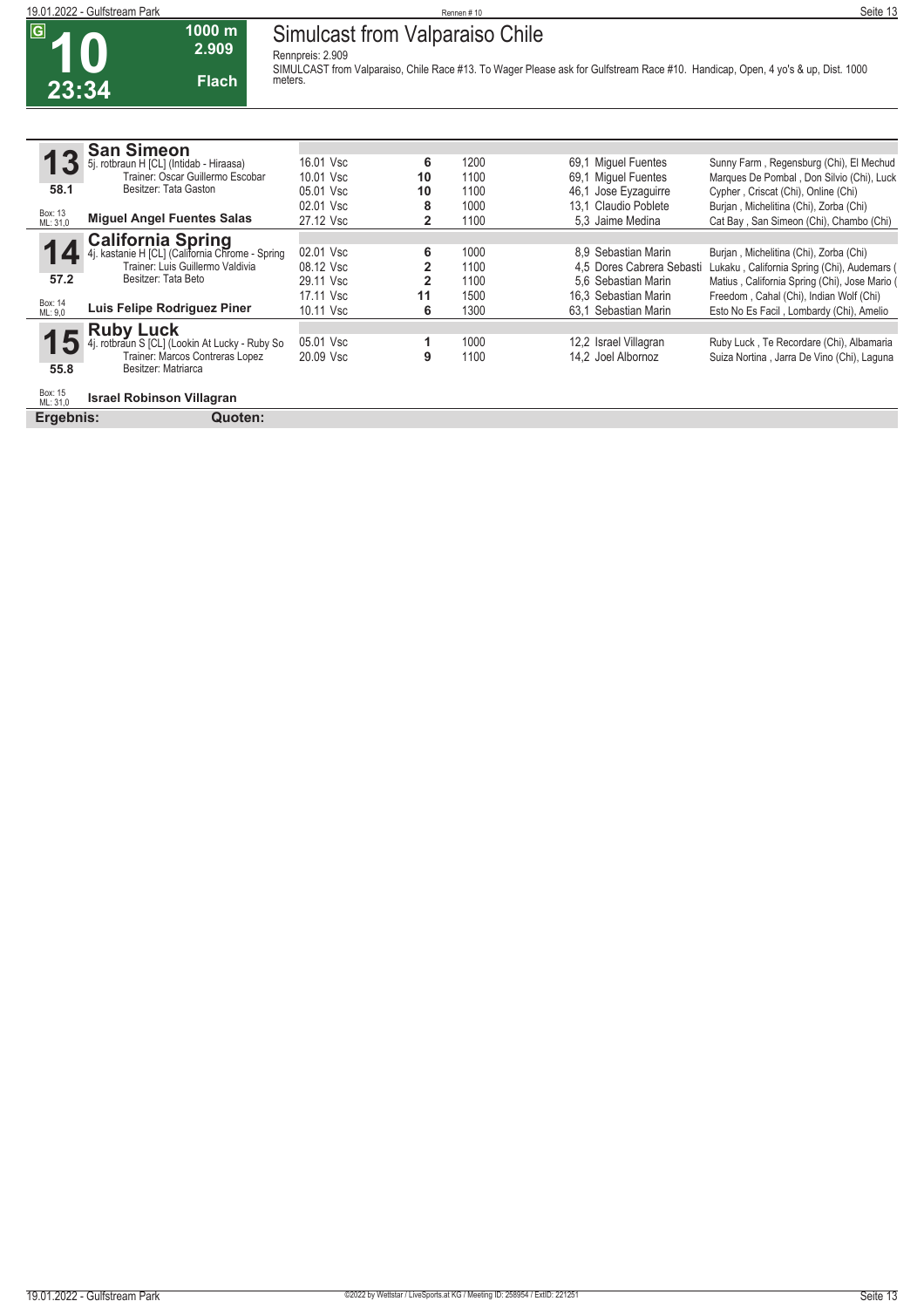## **Simulcast from Valparaiso Chile**

**1100 m 2.909** 

**Flach**

**11 00:02**

 $\overline{G}$ 

**Rennpreis: 2.909 SIMULCAST from Valparaiso, Chile Race #14. To Wager Please ask for Gulfstream Race #11. Handicap, Open, 4 yo's & up, Dist. 1100 meters.** 

| 1100                    |                                                                                        |                        |                              |              |                                            |                                                                                           |
|-------------------------|----------------------------------------------------------------------------------------|------------------------|------------------------------|--------------|--------------------------------------------|-------------------------------------------------------------------------------------------|
|                         | <b>Whisper Me</b>                                                                      |                        |                              |              |                                            |                                                                                           |
| 1                       | 5j. dunkelbr H (Empire Maker - Whisper Louis<br>Trainer: Sebastian Salinas Garcia      | 05.01 Vsc<br>27.12 Vsc | 3<br>1                       | 1100<br>1100 | 30.8 Moises Donoso<br>2,7 Felipe Henriquez | Willard, Royal Seal (Chi), Whisper Me<br>Whisper Me, Fantastico Dar, Pineapple (Ch        |
| 57.2                    | Besitzer: Leonor                                                                       | 22.12 Vsc              | 8                            | 1300         | 21,6 Ramos Urbina                          | Andiamo Tutti, Sueno Del Alma (Chi), Soci                                                 |
|                         |                                                                                        | 15.12 Vsc              | 3                            | 1100         | 14,3 Aros Harvey Adrian                    | Happy Moment, Peperoni (Chi), Whisper M                                                   |
| Box: 1<br>ML: 31,0      | <b>Gustavo Aros</b>                                                                    | 05.12 Vsc              | 10                           | 1100         | 5,5 Aros Harvey Adrian                     | Mecedor, Rincon Escondido (Chi), Luca Br                                                  |
|                         | <b>Corbata Corta</b>                                                                   |                        |                              |              |                                            |                                                                                           |
| $\overline{\mathbf{2}}$ | 5j. rotbraun H [CL] (Unitarian - La Canasta)                                           | 05.01 Vsc              | 9                            | 1300         | 29,9 Lesly Gonzalez                        | Me Olvide, Makis (Arg), Van A Ver (Chi)                                                   |
|                         | Trainer: Luis Alberto Machulas                                                         | 29.12 Chs              | 8                            | 1700         | 12,0 Carlos Ortega                         | Rey Querido, Manano (Chi), Camicho (Chi)                                                  |
| 54.9                    | Besitzer: Jomanchiro                                                                   | 20.12 Chs              | 6                            | 1200         | 9.3 Bernardo Leon                          | Figari, Emperador Tuquito (Chi), Magno Ma                                                 |
|                         |                                                                                        | 11.12 Hch              | $\overline{\mathbf{2}}$      | 1200         | 12.4 Bernardo Leon                         | Once In A Liftime, Corbata Corta (Chi), Cop                                               |
| Box: 2<br>ML: 31,0      | Luis Eugenio Azocar                                                                    | 04.12 Hch              | 10                           | 1200         | 6.6 Bernardo Leon                          | Green Island, The Mandate (Chi), Ascot La                                                 |
|                         | <b>Fingerbar</b>                                                                       |                        |                              |              |                                            |                                                                                           |
| 3                       | 5j. rotbraun W [CL] (Hold Me Back - Dona Filo<br>Trainer: Luis Alberto Machulas        | 02.01 Vsc<br>13.12 Vsc | 1<br>3                       | 1100<br>1100 | 7,8 Carlos Ortega                          | Fingerbar, Bar Tender (Chi), Bobinadora (C                                                |
| 57.2                    | Besitzer: Los Cuarenta Y Dos                                                           | 05.12 Vsc              | 6                            | 1100         | 5,3 G. Rodriguez<br>28,1 Rodrigo Painen    | San Simeon, Italo Veneciano (Chi), Fingerb<br>Mecedor, Rincon Escondido (Chi), Luca Br    |
|                         |                                                                                        | 24.11 Vsc              | 14                           | 1100         | 7,9 Roberto Soto                           | Online, Canitrot (Chi), Muslera (Chi)                                                     |
| Box: 3<br>ML: 13,0      | Carlos Alejandro Ortega Ta                                                             | 17.11 Vsc              | 11                           | 1100         | 15,8 Fabyan Taun                           | Royal Seal, Diamond Girl (Chi), Mainesise (                                               |
|                         | <b>Don Celindo</b>                                                                     |                        |                              |              |                                            |                                                                                           |
| 4                       | 5j. rotbraun H [CL] (Tumblebrutus - Arwa)                                              | 29.11 Vsc              | $\overline{\mathbf{2}}$      | 1100         | 5.1 Jaime Medina                           | Garotinho, Don Celindo (Chi), Lord Fever (                                                |
|                         | Trainer: Sebastian Salinas Garcia                                                      | 24.11 Vsc              | 9                            | 1100         | 9,5 Aros Harvey Adrian                     | Florissante, Matius (Chi), Audemars (Chi)                                                 |
| 57.2                    | Besitzer: Gladycita                                                                    | 17.11 Vsc              | 6                            | 1100         | 22,0 Fabyan Taun                           | Al Hakam, Fue Machito (Chi), Ultimo Roma                                                  |
|                         | Nicolas Alejandro Ramirez                                                              | 10.11 Vsc              | 1                            | 1100         | 3.6 Nicolas Ramirez                        | Don Celindo, Florissante (Chi), Mi Gran Am                                                |
| Box: 4<br>ML: 25,0      |                                                                                        | 03.11 Vsc              | 3                            | 1100         | 6,4 Nicolas Ramirez                        | Adolf, Eres Malula (Chi), Don Celindo (Chi)                                               |
|                         | <b>Jarra De Vino</b>                                                                   | 10.01 Vsc              |                              |              |                                            |                                                                                           |
| 5                       | 4j. rotbraun S [CL] (Passion For Gold - Gemar<br>Trainer: Ines Manuela Maffud Henrique | 05.01 Vsc              | 5<br>$\overline{\mathbf{2}}$ | 1300<br>1100 | 7,7 Carlos Ortega<br>3,5 Miguel Gutierrez  | Barroco, Senor Seremi, Arabia Wild (Chi)<br>Jose Mario, Jarra De Vino (Chi), Musico De    |
| 54.9                    | Besitzer: Alicahue                                                                     | 27.12 Vsc              | 4                            | 1300         | 20.1 Patricio Galaz                        | Regensburg, Senor Seremi (Chi), Caetano                                                   |
|                         |                                                                                        | 15.12 Vsc              | 9                            | 1500         | 76,6 Miguel Gutierrez                      | Creo En Ella, Caetano (Chi), Andiamo Tutti                                                |
| Box: 5<br>ML: 9,0       | Rodrigo Antonio Vergara O                                                              | 08.12 Vsc              | 10                           | 1100         | 31,3 Miquel Gutierrez                      | Lukaku, California Spring (Chi), Audemars (                                               |
|                         | La Indudable                                                                           |                        |                              |              |                                            |                                                                                           |
| 6                       | 4j. rotbraun S [CL] (Megliore Di Tutti - Maria D                                       | 10.01 Vsc              | 11                           | 1100         | 58,6 Jose Eyzaguirre                       | Marques De Pombal, Don Silvio (Chi), Luck                                                 |
|                         | Trainer: Nelson Alonso Espina                                                          | 15.12 Vsc              | 1                            | 1100         | 10,9 Kevin Espina                          | La Indudable, Flor Y Fauna (Chi), Ikurrina (                                              |
| 57.2                    | Besitzer: Alvidal                                                                      | 08.12 Vsc              | 3                            | 1100         | 58,7 Ivan Vargas                           | Gonul, Paraiso Maya (Chi), La Indudable (                                                 |
| Box: 6<br>ML: 31,0      | <b>Maximiliano Jose Salinas</b>                                                        | 24.11 Vsc              | 12                           | 1100         | 14,9 Kevin Espina                          | Un Dia Con Suerte, La Donna E Mobile (Ch                                                  |
|                         |                                                                                        | 15.11 Vsc              | 5                            | 1100         | 72,0 Ramos Urbina                          | Cayetana, La Donna E Mobile (Chi), Lagun                                                  |
| 7                       | <b>Fast Court</b>                                                                      | 10.01 Vsc              | 1                            | 1100         | 8,2 Wilson Vargas                          | Fast Court, Correlato (Chi), Jeremy (Chi)                                                 |
|                         | 6j. dunkelbr H [CL] (Court Vision - Chameleon<br>Trainer: Gonzalo Andres Vegas Cantill | 05.01 Vsc              | 7                            | 1100         | 9,6 Luis Rodriguez                         | Seysee, Potro Lider (Chi), Cielo Brillante (C                                             |
| 57.2                    | Besitzer: Sonrisal                                                                     | 27.12 Vsc              | 9                            | 1100         | 1,9 Diaz Zuniga                            | La Cambusa, Dona Gabina (Chi), Alma De                                                    |
|                         |                                                                                        | 08.12 Vsc              | 7                            | 1100         | 5,0 Carlos Ortega                          | Ingeniero Mario, Sancti Petri (Chi), Seaboar                                              |
| Box: 7<br>ML: 31,0      | <b>Wilson Esteban Vargas</b>                                                           | 05.12 Vsc              | 13                           | 1100         | 5.9 Carlos Ortega                          | Mecedor, Rincon Escondido (Chi), Luca Br                                                  |
|                         | <b>Endiosada</b>                                                                       |                        |                              |              |                                            |                                                                                           |
| 8                       | 5j. rotbraun S [CL] (Boboman - En Directa)<br>Trainer: Luis Alberto Machulas           | 02.01 Vsc              | 1                            | 1100         | 5.5 Moises Donoso                          | Endiosada, Taishan (Chi), Brusena (Chi)                                                   |
|                         |                                                                                        | 27.12 Vsc              | 4                            | 1100         | 18,4 Jose Eyzaguirre                       | Cahal, Sorprendeme (Chi), Gran Terroir (C                                                 |
| 57.2                    | Besitzer: Tio Can                                                                      | 13.12 Vsc              | 5                            | 1100         | 34,6 Moises Donoso                         | Villa Serrana, Luca Brasi (Chi), Bobinadora                                               |
| Box: 8<br>ML: 31,0      | Jose Matias Eyzaguirre                                                                 | 05.12 Vsc<br>29.11 Vsc | 12<br>8                      | 1100<br>1100 | 101,2 Roberto Soto<br>49,6 Luis Azocar     | Mecedor, Rincon Escondido (Chi), Luca Br<br>Matius, California Spring (Chi), Jose Mario ( |
|                         |                                                                                        |                        |                              |              |                                            |                                                                                           |
| 9                       | <b>Ultimo Romance</b>                                                                  | 16.01 Vsc              | 5                            | 1100         | 5,4 Guillermo Perez                        | Soldier's Trail, Al Hakam (Chi), Daddy Tito (                                             |
|                         | 8j. dunkelbr H [CL] (Diamond Tycoon - Forlitan<br>Trainer: Guillermo Celis Perez       | 05.01 Vsc              | 5                            | 1100         | 8.3 Claudio Poblete                        | Willard, Royal Seal (Chi), Whisper Me                                                     |
| 57.2                    | Besitzer: Pobre Obrero                                                                 | 02.01 Vsc              | 3                            | 1100         | 10,8 Guillermo Perez                       | Maldotti, Mecedor (Chi), Ultimo Romance (                                                 |
|                         |                                                                                        | 22.12 Vsc              | 6                            | 1100         | 9.0 Guillermo Perez                        | Mambo King, Zoondercak (Chi), Roman W                                                     |
| Box: 9<br>ML: 7,0       | <b>Guillermo Antonio Perez</b>                                                         | 15.12 Vsc              | 3                            | 1100         | 8,4 Guillermo Perez                        | Don't Cry Be Happy, Florissante (Chi), Ulti                                               |
|                         | <b>Laurita Mia</b>                                                                     |                        |                              |              |                                            |                                                                                           |
| 1                       | 5j. dunkelbr S [AR] (Fortify - South Peculiar)                                         | 05.01 Vsc              | 10                           | 1100         | 14,2 Moises Donoso                         | Colombita, El Imparable (Chi), Caetano (Ch                                                |
| 54.9                    | Trainer: Juan Nataniel Belzu Olivares<br>Besitzer: Blue Cross                          | 02.01 Vsc              | 8                            | 1100         | 10.5 Patricio Galaz                        | Socio Inteligente, Don Silvio (Chi), Diamon                                               |
|                         |                                                                                        | 22.12 Vsc              | 13                           | 1100         | 7.9 Moises Donoso<br>7,7 Fabyan Taun       | Mambo King, Zoondercak (Chi), Roman W                                                     |
| Box: 10<br>ML: 11,0     | <b>Patricio Hernan Galaz</b>                                                           | 13.12 Vsc<br>24.11 Vsc | 3<br>$\overline{\mathbf{2}}$ | 1100<br>1100 | 9,8 Fabyan Taun                            | Michelitina, Roman War (Chi), Laurita Mia (<br>Me Olvide, Laurita Mia (Arg), Ultimo Roman |
|                         |                                                                                        |                        |                              |              |                                            |                                                                                           |
| 1                       | <b>Tito El Grande</b><br>8j. rotbraun H [CL] (Dangerous Midge - Over T                 | 05.01 Vsc              | 8                            | 1100         | 28,7 G. Rodriguez                          | Colombita, El Imparable (Chi), Caetano (Ch                                                |
|                         | Trainer: Rodrigo Alberto Viejo                                                         | 15.12 Vsc              | 14                           | 1100         | 15,9 Lesly Gonzalez                        | Don't Cry Be Happy, Florissante (Chi), Ulti                                               |
| 55.8                    | Besitzer: Rodrigo Viejo S.                                                             | 05.12 Vsc              | 1                            | 1100         | 2,9 Felipe Henriquez                       | Tito El Grande, Dona Gabina (Chi), La Coc                                                 |
|                         |                                                                                        | 24.11 Vsc              | 6                            | 1100         | 3,4 Rodrigo Cortes                         | Sun Fire, Fantastico Dar (Chi), Sangre Mal                                                |
| Box: 11<br>ML: 11,0     | Benjamin Alonso Sancho E                                                               | 17.11 Vsc              | 5                            | 1100         | 6,5 Rodrigo Cortes                         | Laurita Mia, Hermano Querido (Chi), Taish                                                 |
|                         | <b>Zoondercak</b>                                                                      |                        |                              |              |                                            |                                                                                           |
| 1<br>உ                  | 9j. rotbraun H [CL] (Breathless Storm - Polishe                                        | 05.01 Vsc              | 8                            | 1100         | 11,1 Rodrigo Cortes                        | Willard, Royal Seal (Chi), Whisper Me                                                     |
| 57.2                    | Trainer: Juan Nataniel Belzu Olivares<br>Besitzer: Juan Belzu O.                       | 02.01 Vsc              | 8                            | 1100         | 8,6 Rodrigo Cortes                         | Maldotti, Mecedor (Chi), Ultimo Romance (                                                 |
|                         |                                                                                        | 27.12 Vsc<br>22.12 Vsc | 4<br>2                       | 1100<br>1100 | 6,1 Rodrigo Cortes<br>34,8 Rodrigo Cortes  | Luiverar, Iron Power (Chi), Cerbero (Chi)<br>Mambo King, Zoondercak (Chi), Roman W        |
| Box: 12<br>ML: 5,0      | Jaime Fabian Medina                                                                    | 15.12 Vsc              | $\overline{7}$               | 1100         | 9,8 Fabyan Taun                            | Don't Cry Be Happy, Florissante (Chi), Ulti                                               |
| Ergebnis:               | Quoten:                                                                                |                        |                              |              |                                            |                                                                                           |
|                         |                                                                                        |                        |                              |              |                                            |                                                                                           |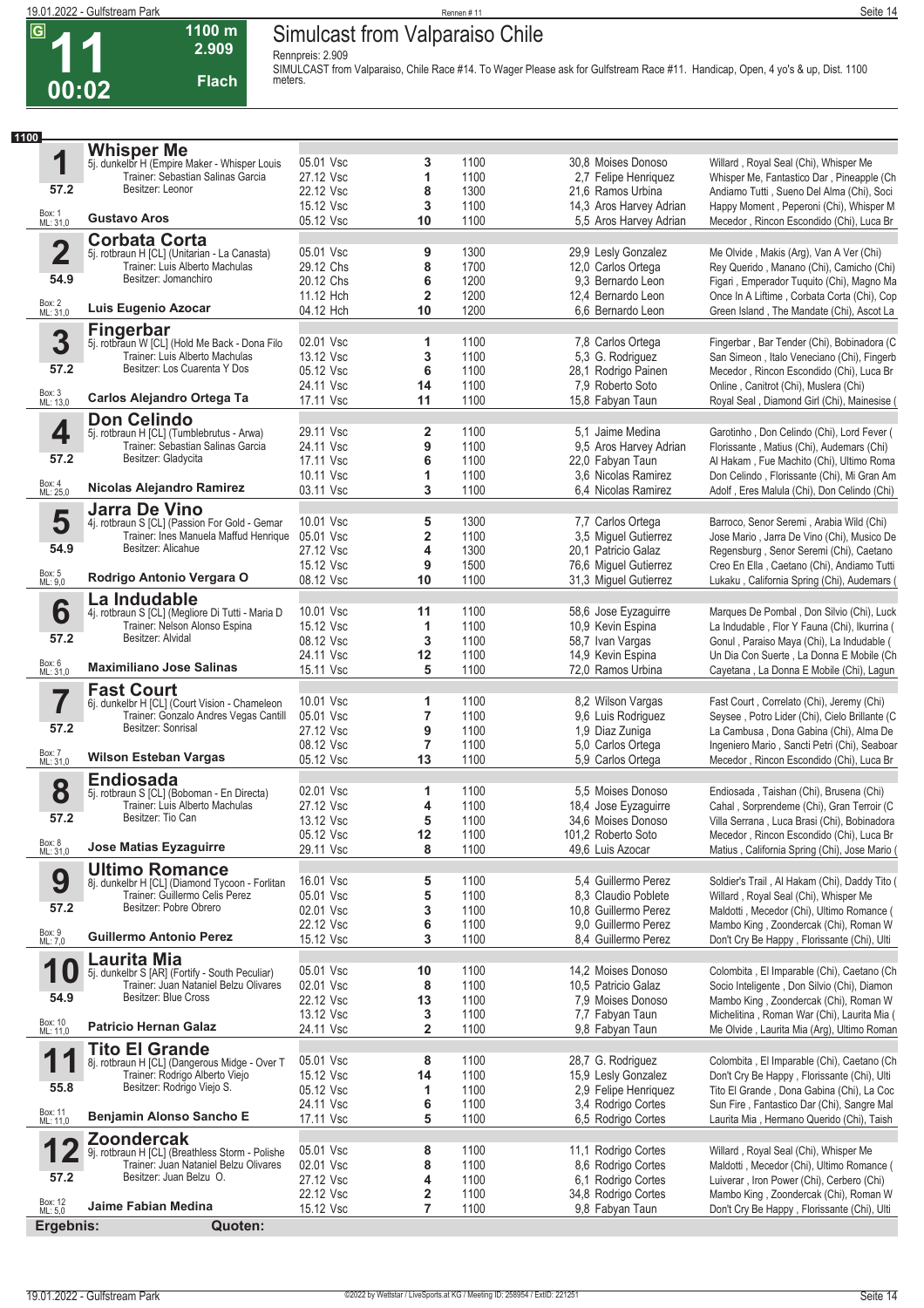$\overline{G}$ 

## **Simulcast from Valparaiso Chile**

**Rennpreis: 3.012**

**1100 m 3.012** 

**12 00:30 Flach SIMULCAST from Valparaiso, Chile Race #15. To Wager Please ask for Gulfstream Race #12. Handicap, Open, 4 yo's & up, Dist. 1100 meters. 1 1100** Box: 1 ML: 31,0 **55.8 Kankura Flers** dunkelbr S [CL] (Mr Speaker - Kankura) Trainer: Rafael Abraham Bernal Besitzer: Malcib **Nicolas Molina** 05.01 Vsc **5** 1100 13,3 Jara Molina Colombita , El Imparable (Chi), Caetano (Ch 27.12 Vsc **6** 1100 19,3 Jara Molina Sueno Del Alma , Comprometedor (Chi), Ca<br>13.12 Vsc **8** 1100 32,9 Ivan Vargas Tirrenico , Don Silvio (Chi), Ascot Lady (Chi) 13.12 Vsc **8** 1100 32,9 Ivan Vargas Tirrenico , Don Silvio (Chi), Ascot Lady (Chi) **7** 1100 12,6 Jaime Medina Me Olvide , Laurita Mia (Arg), Ultimo Roman 15.11 Vsc **1** 1100 1,8 Jaime Medina Kankura Flers , Twizel (Arg), Te Recordare ( **2** Box: 2 ML: 25,0 **54.9 Adolf** 5j. dunkelbr W [CL] (Ascot Prince - Green Gre Trainer: Ines Manuela Maffud Henrique Besitzer: Alicahue **Felipe Alberto Henriquez H** 05.01 Vsc **4** 1100 14,1 Nicolas Ramirez Cypher , Criscat (Chi), Online (Chi)<br>27.12 Vsc **9** 1100 7.2 Carlos Ortega Cat Bay , San Simeon (Chi), Chaml Cat Bay, San Simeon (Chi), Chambo (Chi) 22.12 Vsc **8** 1100 5,7 Miguel Gutierrez Best Call , Criscat (Chi), San Simeon (Chi)<br>1100 9,1 Carlos Ortega Nebak , Bone Less (Chi), Adolf (Chi) 08.12 Vsc **3** 1100 9,1 Carlos Ortega Nebak , Bone Less (Chi), Adolf (Chi)<br>24.11 Vsc **5** 1100 9,0 Carlos Ortega Absheron , A Lo Mejor Si (Chi), Best Absheron , A Lo Mejor Si (Chi), Best Call (C **3** Box: 3 ML: 31,0 **57.2 Doce Pasos** 5j. rotbraun S [CL] (Rydilluc - Via Triumphalis) Trainer: Enrique Simon Lagunas Besitzer: Daniel Valdebenito M. **Claudio Sebastian Poblete**  05.01 Vsc **13** 1100 59,3 Claudio Poblete Cypher , Criscat (Chi), Online (Chi) 24.11 Vsc **1** 1100 2,3 Kevin Espina Doce Pasos , Tio Milo (Chi), Rey Chalo (Chi Al Hakam, Fue Machito (Chi), Ultimo Roma 20.10 Vsc **3** 1100 4,0 Miguel Gutierrez Giraldus , Tirrenico (Chi), Doce Pasos (Chi) Lavazzi, Catafracto (Chi), Fue Machito (Chi **4** Box: 4 ML: 31,0 **58.1 Audemars** 8j. kastanie W [CL] (Newfoundland - Darshana Trainer: Ines Manuela Maffud Henrique Besitzer: Alicahue **Carlos Alejandro Ortega Ta** 05.01 Vsc **7** 1100 3,1 Carlos Ortega Colombita , El Imparable (Chi), Caetano (Ch<br>
22.12 Vsc 3 1100 5,1 Miguel Gutierrez The Big Chief , Rey Chalo (Chi), Audemars 22.12 Vsc **3** 1100 5,1 Miguel Gutierrez The Big Chief , Rey Chalo (Chi), Audemars 15.12 Vsc **8** 1100 4,8 Miguel Gutierrez Don't Cry Be Happy , Florissante (Chi), Ulti<br>16.12 Vsc **3** 1100 2,7 Carlos Ortega Lukaku , California Spring (Chi), Audemars Lukaku , California Spring (Chi), Audemars ( 24.11 Vsc **3** 1100 3,9 Carlos Ortega Florissante , Matius (Chi), Audemars (Chi) **5** Box: 5 ML: 31,0 **54.9 Caribean Passion** 4j. dunkelbr S [CL] (Passion For Gold - Via Ro Trainer: Ines Manuela Maffud Henrique Besitzer: Alicahue **Patricio Hernan Galaz** 05.01 Vsc **14** 1100 34,2 Miguel Gutierrez Cypher , Criscat (Chi), Online (Chi)<br>27.12 Vsc **5** 1100 12,8 Patricio Galaz Cat Bay , San Simeon (Chi), Cham 27.12 Vsc **5** 1100 12,8 Patricio Galaz Cat Bay , San Simeon (Chi), Chambo (Chi)<br>22.12 Vsc **1** 1100 5.0 Patricio Galaz Caribean Passion Mia Bagazza (Chi), Silv Caribean Passion, Mia Ragazza (Chi), Silv 15.12 Vsc **3** 1100 8,6 Patricio Galaz Online , Romeo Santos (Chi), Caribean Pas 08.12 Vsc **7** 1100 32,0 Patricio Galaz Don't Cry Be Happy , Royal Seal (Chi), Onli **6** Box: 6 ML: 11,0 **55.8 Duero** 11j. rotbraun H [CL] (Seeking The Dia - Dot) Trainer: Sergio Montano Inda Besitzer: Cinerarias **Guillermo Antonio Perez** 10.01 Vsc **5** 1100 14,0 Rodrigo Cortes Marques De Pombal , Don Silvio (Chi), Luck<br>17.11 Vsc **6** 1100 11,7 Jorge Baeza Big Pepe , Tirrenico (Chi), Adolf (Chi) 17.11 Vsc **6** 1100 11,7 Jorge Baeza Big Pepe , Tirrenico (Chi), Adolf (Chi)<br>17,0 Bernardo Leon Bronstreet, Primer Talento , Demoov 06.11 Hch **9** 1200 17,0 Bernardo Leon Bronstreet, Primer Talento , Demoov (Chi)<br>16.10 Hch **6** 1200 5.9 Bernardo Leon Cedro Libanes . Mar Triste (Chi). Fiel Cruz Cedro Libanes , Mar Triste (Chi), Fiel Cruza 09.10 Hch **3** 1200 11,1 Bernardo Leon Awesome Lady , El Gran Toro Bayo (Chi), D **7** Box: 7 ML: 5,0 **58.1 Tirrenico** 5j. dunkelbr H [CL] (Midshipman - Tirrenica) Trainer: Wilfredo Francisco Mancilla Di Besitzer: David Vergara **Jaime Fabian Medina** 05.01 Vsc **5** 1100 19,2 G. Rodriguez Cypher , Criscat (Chi), Online (Chi)<br>19,12 Vsc 1 100 2.2 Jaime Medina Tirrenico , Don Silvio (Chi), Ascot L 13.12 Vsc **1** 1100 2,2 Jaime Medina Tirrenico , Don Silvio (Chi), Ascot Lady (Chi) 05.12 Vsc **4** 1400 8,1 Alexis Morales Lago En El Cielo , Sueno Del Alma (Chi), Cr 24.11 Vsc **4** 1100 11,4 Aros Harvey Adrian Absheron , A Lo Mejor Si (Chi), Best Call (C<br>17.11 Vsc **2** 1100 6.1 Nicolas Ramirez Big Pepe . Tirrenico (Chi), Adolf (Chi) Big Pepe, Tirrenico (Chi), Adolf (Chi) **8** Box: 8 ML: 31,0 **58.1 Time To Drink** 4j. rotbraun W [CL] (Lookin At Lucky - Noble Vi Trainer: Juan Nataniel Belzu Olivares Besitzer: Eduardo Ignacio **Gerald Andres Rodriguez S** 13.12 Vsc **14** 1200 38,7 Rodrigo Painen Wilf , No Todo Fue Malo (Chi), Esto No Es F<br>1 1200 4,7 Fabyan Taun Time To Drink , Mr Colon (Chi), Sueno Del 06.10 Vsc **1** 1200 4,7 Fabyan Taun Time To Drink , Mr Colon (Chi), Sueno Del<br>1300 6 1300 6.2 Joel Albornoz Sigfrid , Pacer (Chi), Guerrero Mazai (Chi) Sigfrid, Pacer (Chi), Guerrero Mazai (Chi) 19.03 Chs **7** 1300 23,3 Anyelo Rivera Look Dad , Mas Crecimiento (Chi), Grande 01.03 Chs **5** 1300 19,0 Anyelo Rivera Viscount Kay , Gamberetti (Chi), Postify (Ch **9** Box: 9 ML: 11,0 **55.8 Jose Mario** 7j. dunkelbr W [CL] (Tumblebrutus - Pamperita Trainer: Sebastian Salinas Garcia Besitzer: Gladycita **Nicolas Alejandro Ramirez**  05.01 Vsc **1** 1100 3,3 Nicolas Ramirez Jose Mario , Jarra De Vino (Chi), Musico De 22.12 Vsc **7** 1100 4,4 Moises Donoso Caribean Passion , Mia Ragazza (Chi), Silv<br>13.12 Vsc 3 1100 8,9 Ramos Urbina Romeo Santos , Rincon Escondido (Chi), Jo 13.12 Vsc **3** 1100 8,9 Ramos Urbina Romeo Santos , Rincon Escondido (Chi), Jo<br>15.12 Vsc **6** 1100 9.7 Cristian Salinas Van A Ver , Casablanca Dancer (Chi), Face Van A Ver, Casablanca Dancer (Chi), Face 29.11 Vsc **3** 1100 5,8 Fabyan Taun Matius , California Spring (Chi), Jose Mario ( **10** Box: 10 ML: 7,0 **54.9 Rey Palmeno** 5j. kastanie W [CL] (Don Cavallo - Cuna Alaza Trainer: Jorge Antonio Gonzalez Besitzer: Papi Grande **Benjamin Alonso Sancho E** 25.08 Vsc **1** 1100 2,5 Jorge Baeza Rey Palmeno , Really Midas (Chi), Golden<br>18.08 Vsc **2** 1100 3,4 Jorge Baeza Grand Elephant , Rey Palmeno (Chi), Soci Grand Elephant , Rey Palmeno (Chi), Socio 09.08 Vsc **5** 1100 9,6 Jorge Baeza Nebak , Fue Machito (Chi), Capone (Chi) 04.08 Vsc **10** 1100 10,7 Israel Villagran Lukaku , Adios (Chi), Audemars (Chi)<br>17.7 Victor Ramirez Best Company , Brandenburg (Chi), L<br>17.7 Victor Ramirez Best Company , Brandenburg (Chi), L Best Company, Brandenburg (Chi), Dictator **11** Box: 11 ML: 31,0 **55.8 Sorprendeme**<br>5j. kastanie S [CL] (Stay Th 5j. kastanie S [CL] (Stay Thirsty - Letaha) Trainer: Rafael Abraham Bernal Besitzer: Bernal T Rafael A **Rodrigo Antonio Vergara O** 05.01 Vsc **1** 1100 2,3 Guillermo Perez Sorprendeme , Face To Face (Chi), Sangre 27.12 Vsc **2** 1100 3,9 Jara Molina Cahal , Sorprendeme (Chi), Gran Terroir (C 22.12 Vsc **9** 1100 7,5 Jose Solano Caribean Passion , Mia Ragazza (Chi), Silv 13.12 Vsc **4** 1100 4,8 Ivan Vargas Romeo Santos , Rincon Escondido (Chi), Josep 100 4,8 Ivan Vargas Romeo Santos , Rincon Escondido (Chi), Josep 1100 4.5 Jorge Baeza 4,5 Jorge Baeza Robalo, El Imparable (Chi), Jose Mario (Chi) **12** Box: 12 ML: 9,0 **55.8 Majestic Chrome** 4j. grau/bra W [CL] (California Chrome - Roma Trainer: Marco Antonio Pavez Ochoa Besitzer: Haras Sumaya **Ignacio Isaias Valdivia** 08.12 Vsc **3** 1200 3,7 Lara Valdivia Best Company , Xcaret Plus (Chi), Majestic<br>29.11 Vsc **2** 1100 5.1 Lara Valdivia Cosas Imposibles Majestic Chrome (Chi). Cosas Imposibles , Majestic Chrome (Chi), 17.11 Vsc **4** 1300 9,6 Felipe Henriquez Iron Power , Sans Auvern (Chi), Arabia Wild 07.11 Vsc **8** 1100 10,4 Felipe Henriquez Veredicto , Maldotti (Chi), Dos Manchas (Ch<br>25.10 Vsc **1** 1100 2,3 Felipe Henriquez Majestic Chrome , Ascot Rain (Chi), No Tod 25.10 Vsc **1** 1100 2,3 Felipe Henriquez Majestic Chrome , Ascot Rain (Chi), No Tod